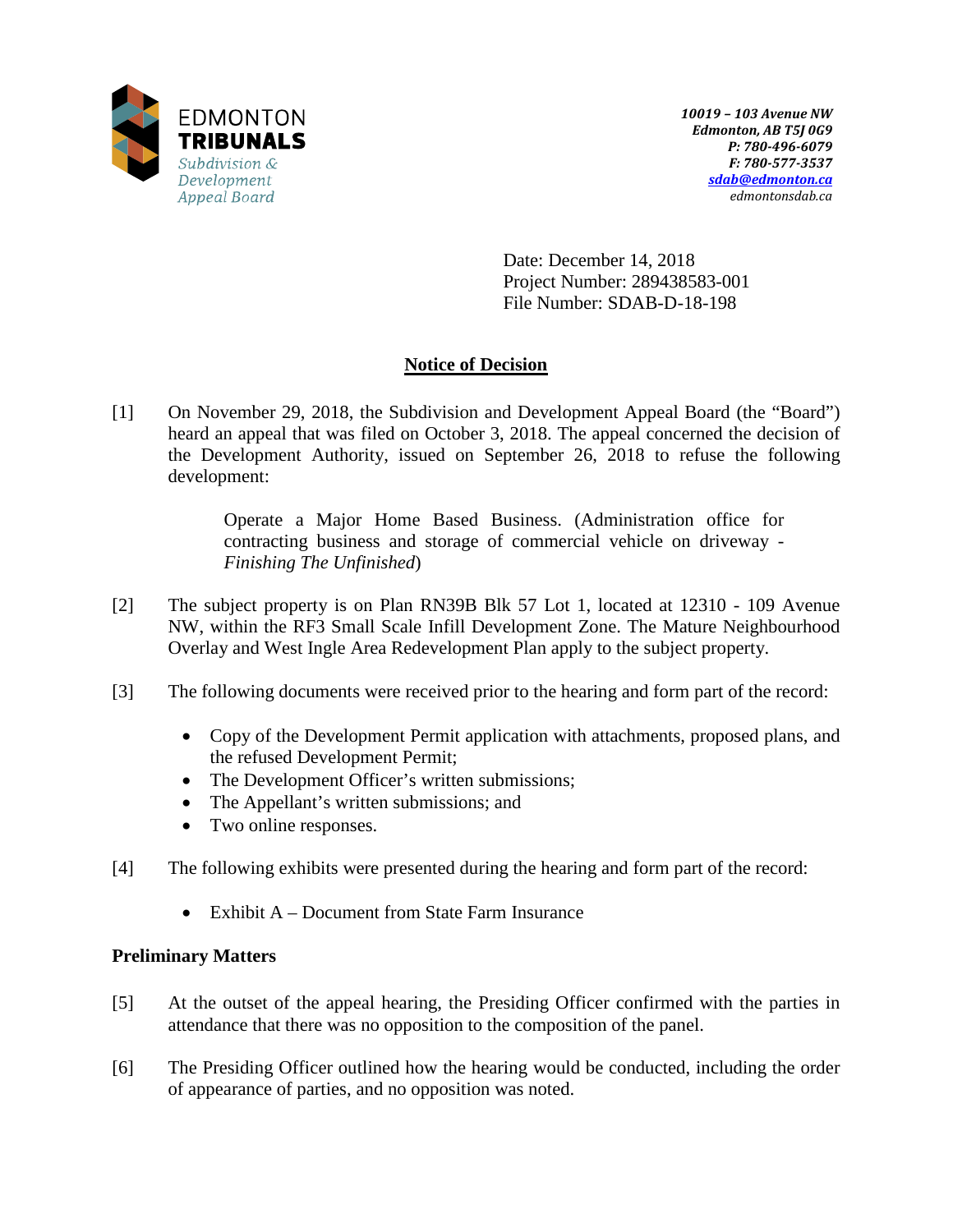[7] The appeal was filed on time, in accordance with Section 686 of the *Municipal Government Act*, RSA 2000, c M-26 (the "*Municipal Government Act*").

#### **Summary of Hearing**

- *i) Position of the Appellant, Mr. E. Turner*
- [8] Mr. Turner provided verbal evidence that he has been operating as a Minor Home Based Business for 7 years. The business was recently incorporated and he is the Director. No other employees of the business reside at the property and there are zero business visits per day.
- [9] He submitted that his business should be considered as a Minor Home Based Business rather than a Major Home Based Business because the gross vehicle weight of his business vehicle ("Cube Van") is 4,400 kilograms rather than 5,700 kilograms. He is of the understanding that if his gross vehicle weight was under the limit he is permitted to park it on the street.
- [10] He further voiced his confusion over why the Development Authority would designate his business as a Major Home Based Business.
- [11] Mr. Turner noted that his van is crucial to the operation of the business and he uses it daily to drive to jobs throughout the City. He verbally confirmed that only tools and smaller items of material such as a piece of drywall, nails, or screws are stored within the vehicle at any given time.
- [12] He does not store any materials outdoors and there is no flammable material stored on his property. Large tools are stored within the garage. He believed that other than his cube van there is no evidence that a business is operating from this property.
- [13] He parks the van on the street in front of his house because it is too large to fit inside of the garage and because it encroaches into the back alley when parked on the driveway. He referred to the photo of his garage in his submission confirming that the garage is small and would barely accommodate a small car. His personal car is parked on the driveway behind the garage.
- [14] He acknowledged that he tries his best to be respectful of his neighbours by leaving for work by 6:30 a.m. and arriving back home at 6:00 p.m. This frees up street parking during the day.
- [15] Street parking is taken up by patrons of 124 street during the day and heavily utilized.
- [16] Mr. Turner usually works seven days a week but takes the occasional Sunday off.
- [17] He provided a document from his insurance company (marked Exhibit A) confirming that the vehicle is used for personal use as well as to carry tools and/or materials to job sites.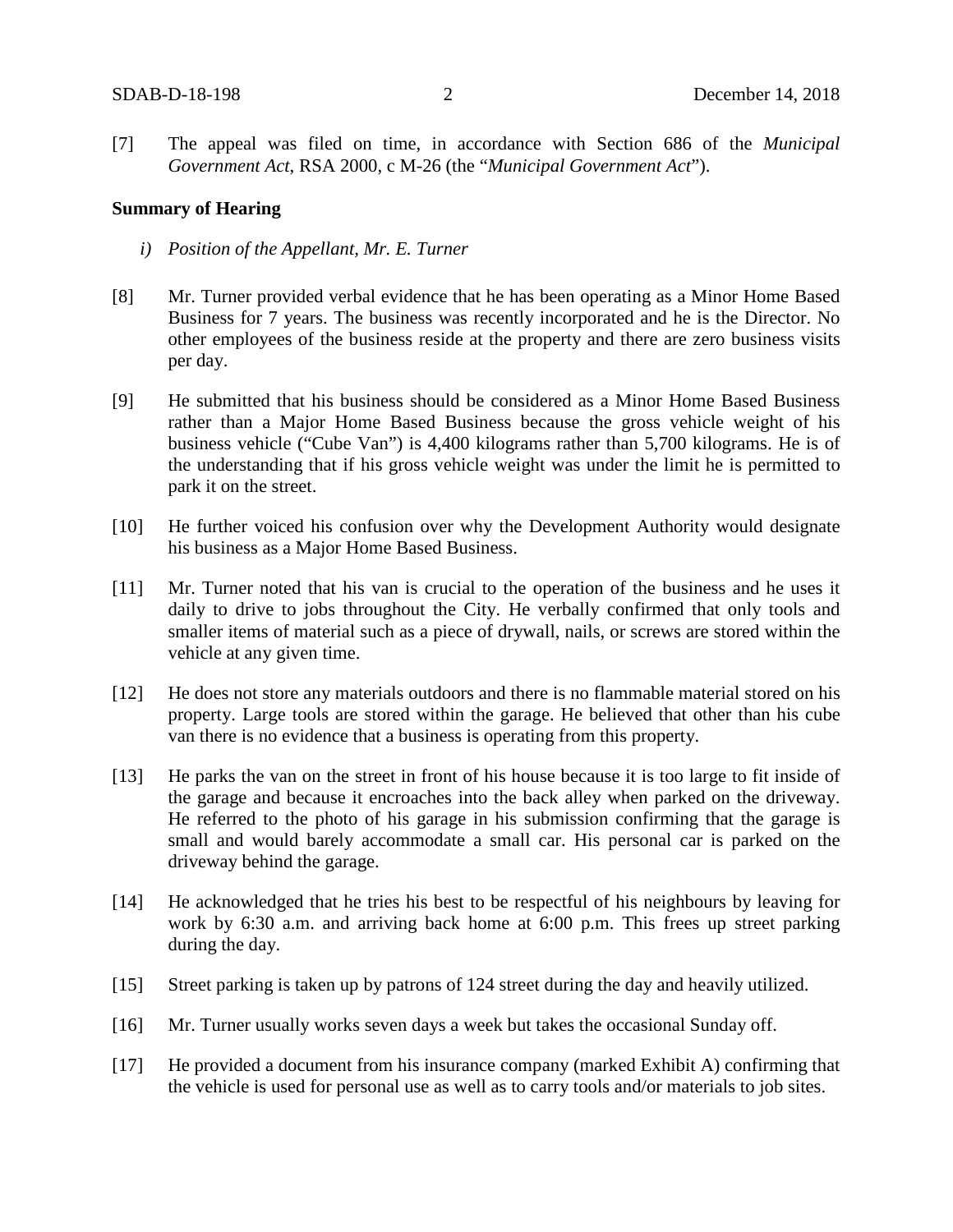- [18] Mr. Turner provided the following responses to questions from the Board:
	- a) The nature of the business is home renovations.
	- b) He went to the Provincial Government to have his van re-classified from 5,700 kilograms to 4,200 kilograms. This allowed him to pay lower rates. He has never hauled more than 4,200 kilograms including vehicle weight.
	- c) The roll-up door on the van is secured with a large lock that cannot be broken or cut.
	- d) There are no parking restrictions in place in the neighbourhood. Patrons of the medical centre on 124 Street and 109 Avenue use the neighbourhood street parking during the day. While it is busy during the day, there is plenty of street parking available in the evening.
	- e) One of the Board members clarified that as soon as a garage is used as storage for a business it becomes a Major Home Based Business as opposed to a Minor Home Based Business. Mr. Turner would be willing to move the storage from the garage into the house if necessary.
	- f) It is not feasible to rent off-site parking in a commercial or industrial area as his expenses are already very high and profit margins are small.
	- g) He is not opposed to any of the conditions proposed by the Development Officer should the Board grant his appeal. The Chair drew specific attention to number 11 of the Development Authorities recommendations in their written submission, which states: "All commercial, industrial or overweight vehicles shall be parked at an approved storage facility."
	- *ii) Position of the Development Officer, C. Potter*
- [19] The Development Authority did not attend the hearing and the Board relied on Ms. Potter's written submission.

#### **Decision**

[20] The appeal is **DENIED** and the decision of the Development Authority is **CONFIRMED**. The development is **REFUSED**.

#### **Reasons for Decision**

- [21] This application is to operate an administration office for a contracting business and for the storage of a commercial vehicle on the driveway. A Major Home Based Business is a Discretionary Use in the (RF3) Small Scale Infill Development Zone.
- [22] The following evidence was provided to the Board: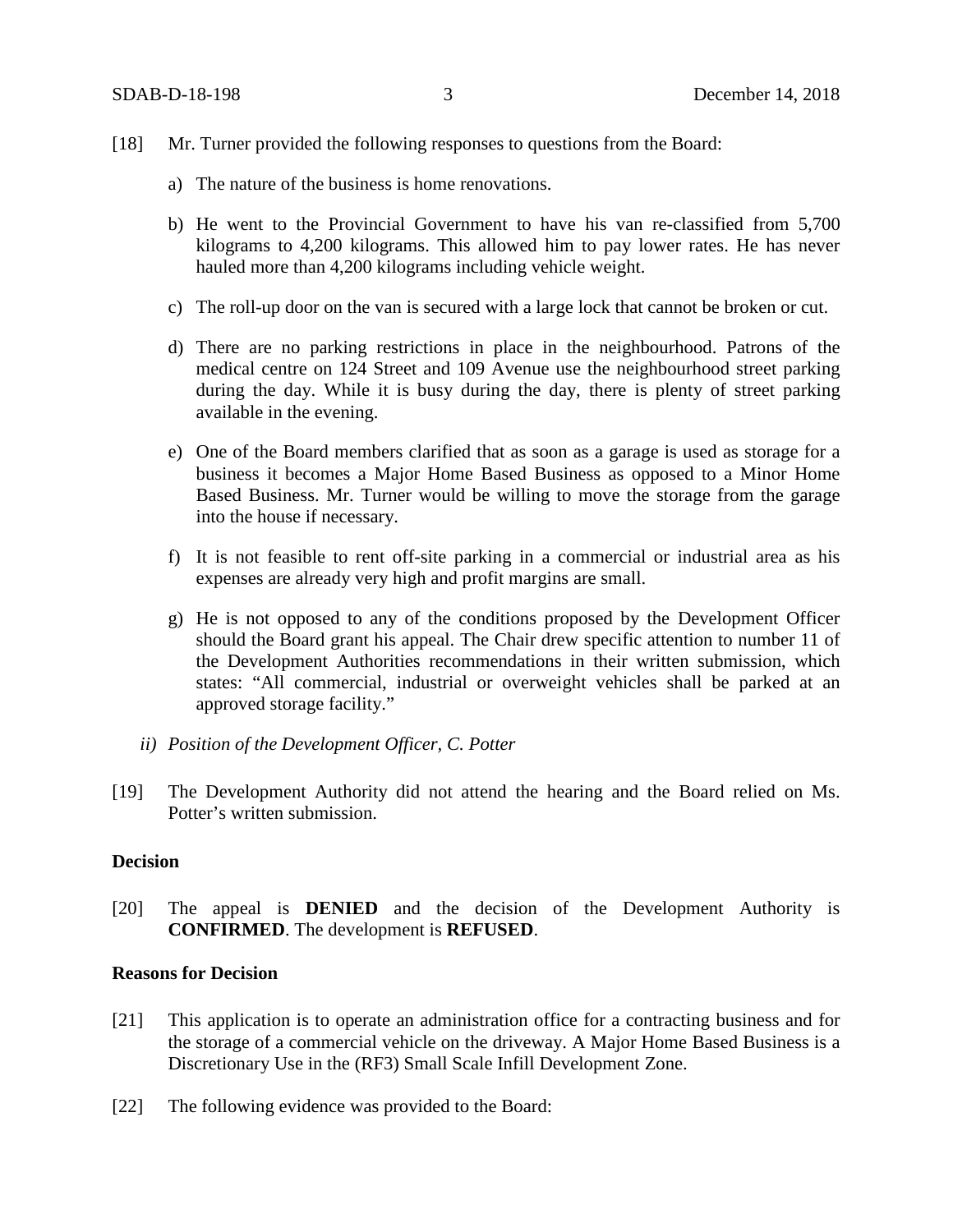- (a) The Appellant uses a white cube van with a gross vehicle weight ("GVW") of 4,400 kilograms as part of the daily operation of his business.
- (b) The cube van is used to transport small materials and tools to and from renovation projects.
- (c) The cube van is too large to be stored in the Accessory Building on the subject site. It is parked on the street in front of the Appellant's residence because it is too large to fit on the driveway.
- (d) The Accessory building is used to store materials necessary to the business.
- [23] While the Appellant submits that the business should be classified as a Minor Home Based Business, the Board finds it meets the definition of a Major Home Based Business because the Accessory building is used for business related storage. A Major Home Based Business is defined in Section 7.3(7) of the *Edmonton Zoning Bylaw:*

Major Home Based Business means development consisting of the Use of an approved Dwelling or Accessory Building by a resident of that Dwelling for one or more businesses that may generate more than one business associated visit per day. The business Use must be secondary to the Residential Use of the building and shall not change the residential character of the Dwelling or Accessory building. The Dwelling may be used as a workplace by a non-resident. This Use includes Bed and Breakfast Operations but does not include General Retail Sales, Cannabis Retail Sales or Cannabis Production and Distribution.

- [24] The Board is mindful of the Court of Appeal decision, *Edmonton (City)* v. *Edmonton (Subdivision and Development Appeal Board)* and *Grewal*, 2017 ABCA 140 ("*Grewal*"), wherein it found that "all elements of a Major Home Based Business definition refer to the use of the dwelling or accessory building, making it clear that it is the *building* which must be used to conduct the business" [Emphasis added]. The Court went on to state "a Major Home Based Business Use class does not capture, nor is it intended to capture, business Uses that occur on the property outside an approved dwelling or accessory building." Further, the Board notes that the Court acknowledged in paragraph 10 that outdoor business activity or storage is prohibited.
- [25] The Board heard evidence that the cube van, while neither the dwelling nor Accessory building, is integral to the Appellant's business for storage. The *Grewal* case makes it clear that no other portion of the site may be used as part of a Major Home Based Business. The evidence before the Board in this case is that this requirement is not met because the vehicle, which is integral to the business, cannot be housed in the Accessory building and the business cannot afford to store it off-site.
- [26] As noted above, the Board also heard evidence of the inability of the present business owner to satisfy the on-site parking requirements. The Appellant gave verbal and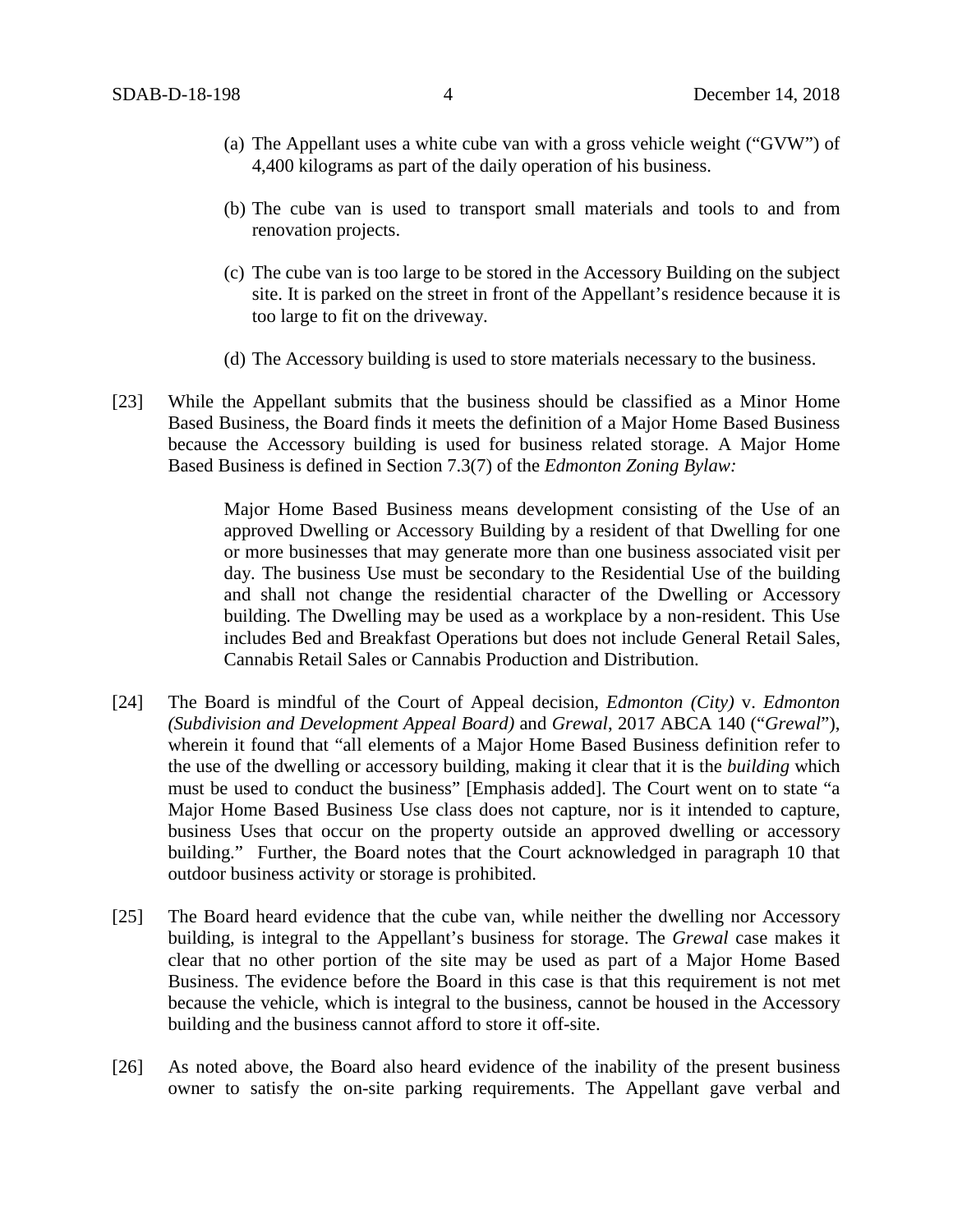photographic evidence that he has one personal vehicle that he parks on the driveway and that the garage is unavailable for parking as it is full of business related material.

- [27] The Appellant provided verbal indication that he is unable to park the cube van on the garage driveway as it encroaches on the alley if parked there. Based on this, the Appellant requires at least one parking space for the residence and one parking space for the business; therefore, there is a deficiency of one parking spot for the Major Home Based Business.
- [28] While the Appellant indicates that he could park the van on the street in front of his residence overnight, the Board is not satisfied that providing a variance for parking would be compatible with the residential quality of this neighbourhood.
- [29] In light of the *Grewal* decision and the inability to satisfy parking requirements for a Major Home Based Business, the Board dismisses the appeal and confirms the decision of the Development Authority.

Gwen Harris, Presiding Officer Subdivision and Development Appeal Board

Board members in attendance: Ms. K. Cherniawsky, Mr. R. Hachigian, Mr. R. Hobson, Mr. J. Jones

cc: Development & Zoning Services – C. Potter / A. Wen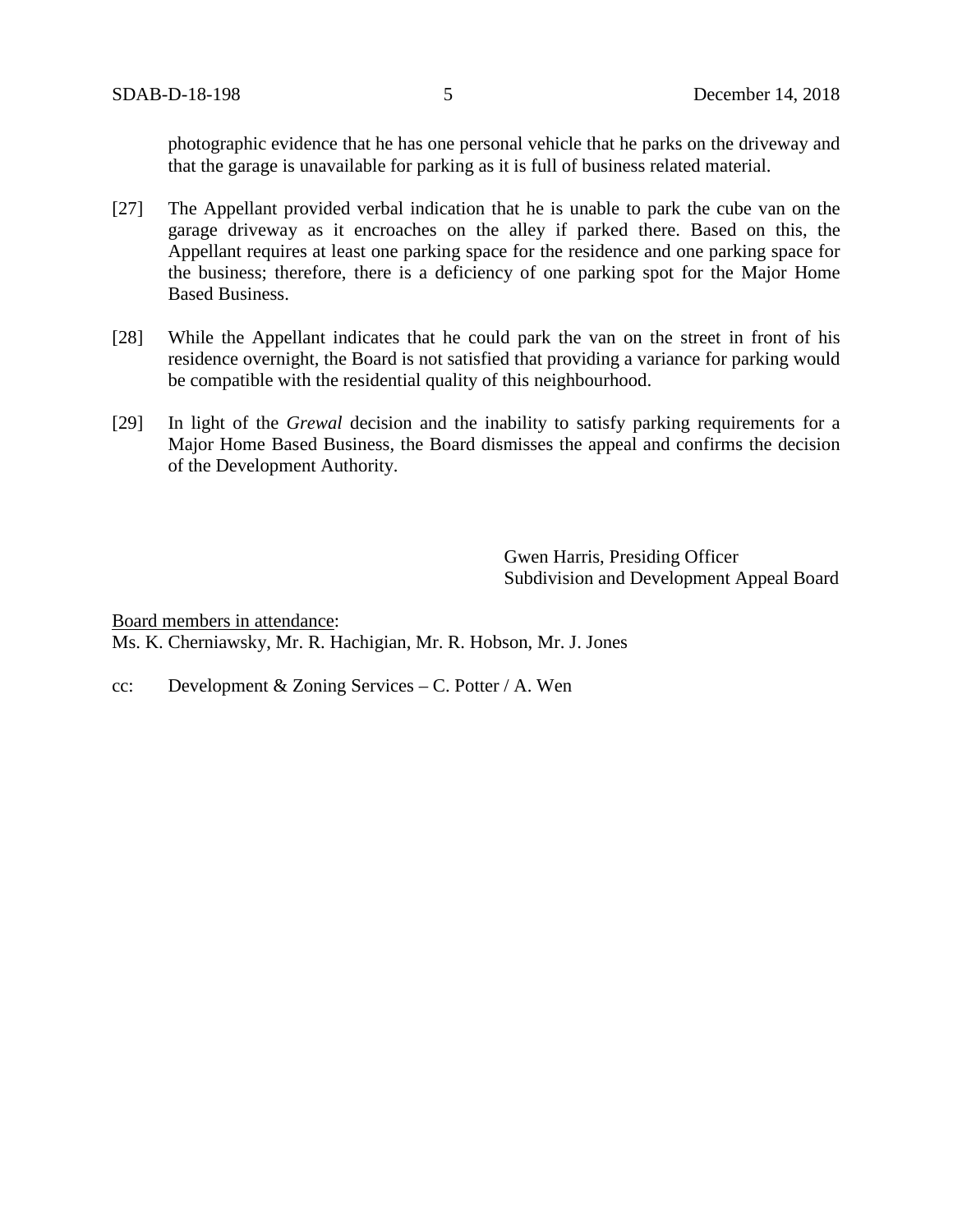## **Important Information for the Applicant/Appellant**

- 1. This decision may be appealed to the Alberta Court of Appeal on a question of law or jurisdiction under Section 688 of the *Municipal Government Act*, RSA 2000, c M-26. If the Subdivision and Development Appeal Board is served with notice of an application for leave to appeal its decision, such notice shall operate to suspend the Development Permit.
- 2. When a decision on a Development Permit application has been rendered by the Subdivision and Development Appeal Board, the enforcement of that decision is carried out by the Sustainable Development Department, located on the 2nd Floor, Edmonton Tower, 10111 – 104 Avenue NW, Edmonton, AB T5J 0J4.

*NOTE: The City of Edmonton does not conduct independent environmental checks of land within the City. If you are concerned about the stability of this property for any purpose, you should conduct your own tests and reviews. The City of Edmonton, when issuing a development permit, makes no representations and offers no warranties as to the suitability of the property for any purpose or as to the presence or absence of any environmental contaminants on the property.*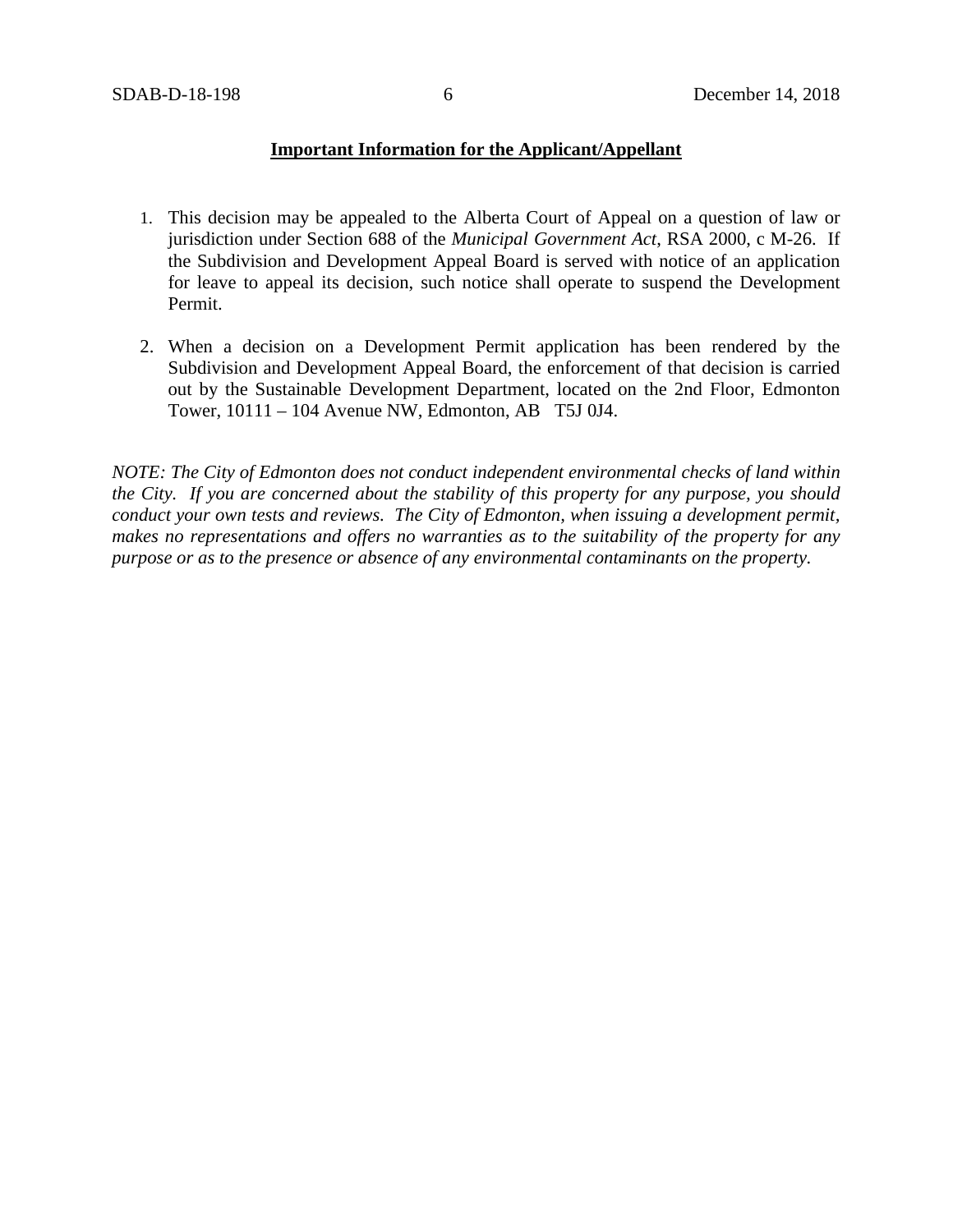

Date: December 14, 2018 Project Number: 286758265-001 File Number: SDAB-D-18-199

# **Notice of Decision**

[1] On November 29, 2018, the Subdivision and Development Appeal Board (the "Board") heard an appeal that was filed on November 8, 2018. The appeal concerned the decision of the Development Authority, issued on October 25, 2018, to refuse the following development:

> Change the use from a Health Services to a Cannabis Retail Sales and construct Interior Alterations

- [2] The subject property is on Plan I Blk 60 Lot 9, located at 10117 82 Avenue NW, within the CB2 General Business Zone. The Main Streets Overlay and Strathcona Area Redevelopment Plan apply to the subject property.
- [3] The following documents were received prior to the hearing and form part of the record:
	- Copy of the Development Permit application with attachments, proposed plans, and the refused Development Permit;
	- The Development Officer's written submissions;
	- The Appellant's Powerpoint submission and Red Deer SDAB submission; and
	- Online responses.
- [4] The following exhibits were presented during the hearing and form part of the record:
	- Exhibit A Petition of Support from the Appellant
	- Exhibit B Page 24 of the Strathcona Area Redevelopment Plan marked up by Development Officer
	- Exhibit C Cannabis Retail Sales Use Application map marked up by the Development Officer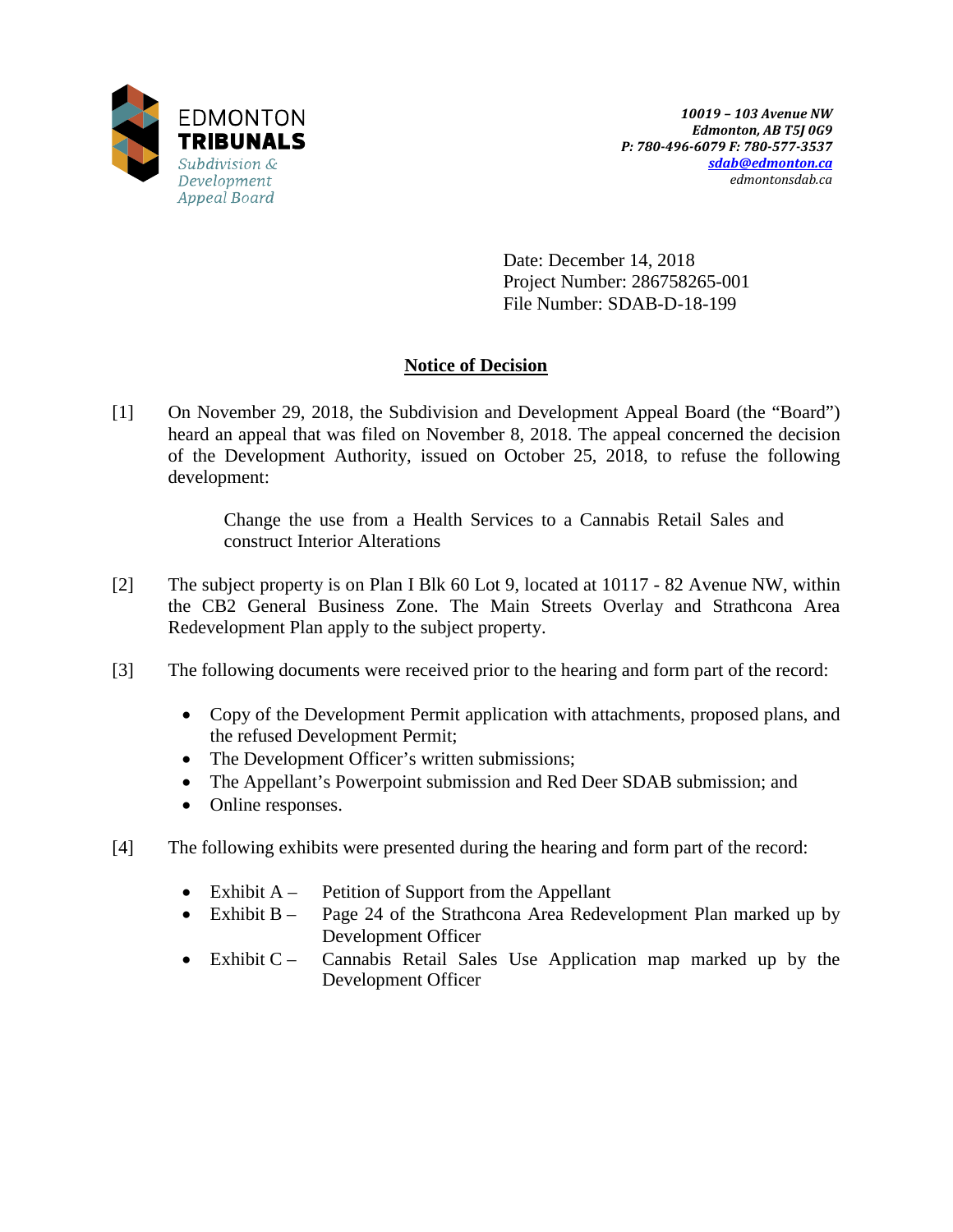### **Preliminary Matters**

- [5] At the outset of the appeal hearing, the Presiding Officer confirmed with the parties in attendance that there was no opposition to the composition of the panel.
- [6] The Presiding Officer outlined how the hearing would be conducted, including the order of appearance of parties, and no opposition was noted.
- [7] The appeal was filed on time, in accordance with Section 686 of the *Municipal Government Act*, RSA 2000, c M-26 (the "*Municipal Government Act*").

### **Summary of Hearing**

- *i) Position of the Appellant, Quadz Cannabis*
- [8] Mr. P. Vasanthakumar, Mr. S. Baird and Mr. J. King appeared to represent Quadz Cannabis.

Mr. P. Vasanthakumar

- [9] The proposed development was refused as it is only 47 metres from another approved Cannabis Retail Sales location rather than the 200 metres setback required in Section 70.1 of the *Edmonton Zoning Bylaw*.
- [10] The signages for the respective locations are not visible from each other. Their signage will face south and the signage on the approved Cannabis Retail Sales faces west.
- [11] A total of 15 Cannabis Retail Sales applications have been submitted along Whyte Avenue between 109 Street and 96 Street. Of these, 3 have been approved, 2 are under appeal, 2 are on hold and 8 have been either refused or withdrawn. The current walking distance between existing Cannabis Retail Sales on Whyte Avenue is close to 1 kilometre.
- [12] Cannabis Retail Sales are only permitted in the CB2 General Business Zone along Whyte Avenue. The required 200 metre separation distance along with the fact that Cannabis Retail Sales is not permitted in other zones such as DC1 Direct Development Control Provision zones gives approved cannabis retailers a monopoly. This contradicts the General Purpose of the CB2 General Business Zone:

The purpose of this Zone is to provide for businesses that require large Sites and a location with good visibility and accessibility along, or adjacent to, major public roadways.

The separation distance between Cannabis Retail Sales in business districts should be relaxed to 0 metres. In this case, the required 200 metre setback results in the community on the south side of 82 Avenue being underserviced.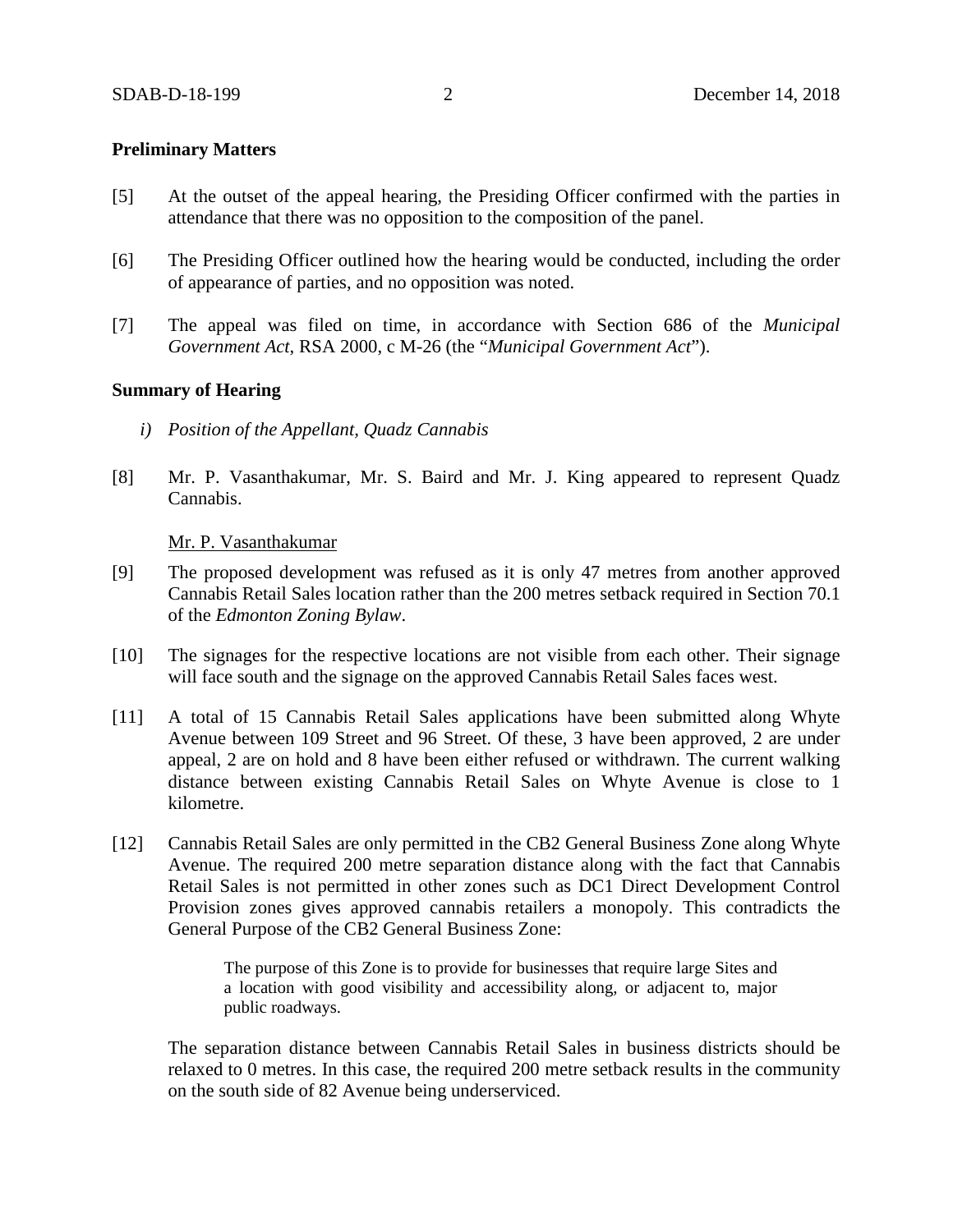- [13] Mr. Vasanthakumar provided examples from Calgary and High River where setback requirements have been relaxed in general business zones in the downtown areas. While Whyte Avenue is not downtown, it has the same intent of use.
- [14] Approving their proposed development across Whyte Avenue from an already approved Cannabis Retail Sales will help achieve Edmonton's mandate of "Vision Zero" by preventing ongoing infractions from jaywalking. Signs posted along Whyte Avenue confirm that jaywalking is a problem in this area.
- [15] Approving their development will contribute to the revitalization of the CB2 General Business Zone along Whyte Avenue. The extra foot traffic generated by their business will also benefit neighbouring businesses.
- [16] A recent decision of the Red Deer Subdivision and Development Appeal Board (0262 009 2018) granted a similar relaxation to setback as they are seeking today.

Mr. J. King

- [17] Mr. King provided an overview of how the business will be run and staffed. All staff will be well trained and familiar with the relevant AGLC rules and regulations. Safety of both staff and the public is a priority. Operational hours will be from 10:00 a.m. to 11:00 p.m. daily.
- [18] Strict security protocols are followed at all of their locations which include 24/7 video surveillance, panic buttons at each cash till, 24 hour live monitoring as well as a quick response system in the event of an emergency. All inventory that is not on the active retail sales floor will be kept in a cannabis secure safe room in accordance with AGLC guidelines. The submitted floor plan shows that 60 percent of the floor space will be used for retail sales with the remaining 40 percent being restricted to staff use including the security office and cannabis safe room.
- [19] Stores are designed to have a modern contemporary boutique feel to provide customers with a 5-star experience. Their stores are designed to provide curb appeal as evidenced by the exterior rendering of their High River location.
- [20] Mr. King walked the neighbourhood yesterday seeking support for the proposed development. The letter and map provided to the neighbouring businesses and 55 signatures of support from neighbouring businesses were submitted as Appendix A. Many of the surrounding businesses were excited about more foot traffic being attracted to Whyte Avenue.

Mr. S. Baird

[21] Relaxing the required separation distance would meet the public policy objective of all three levels of Government: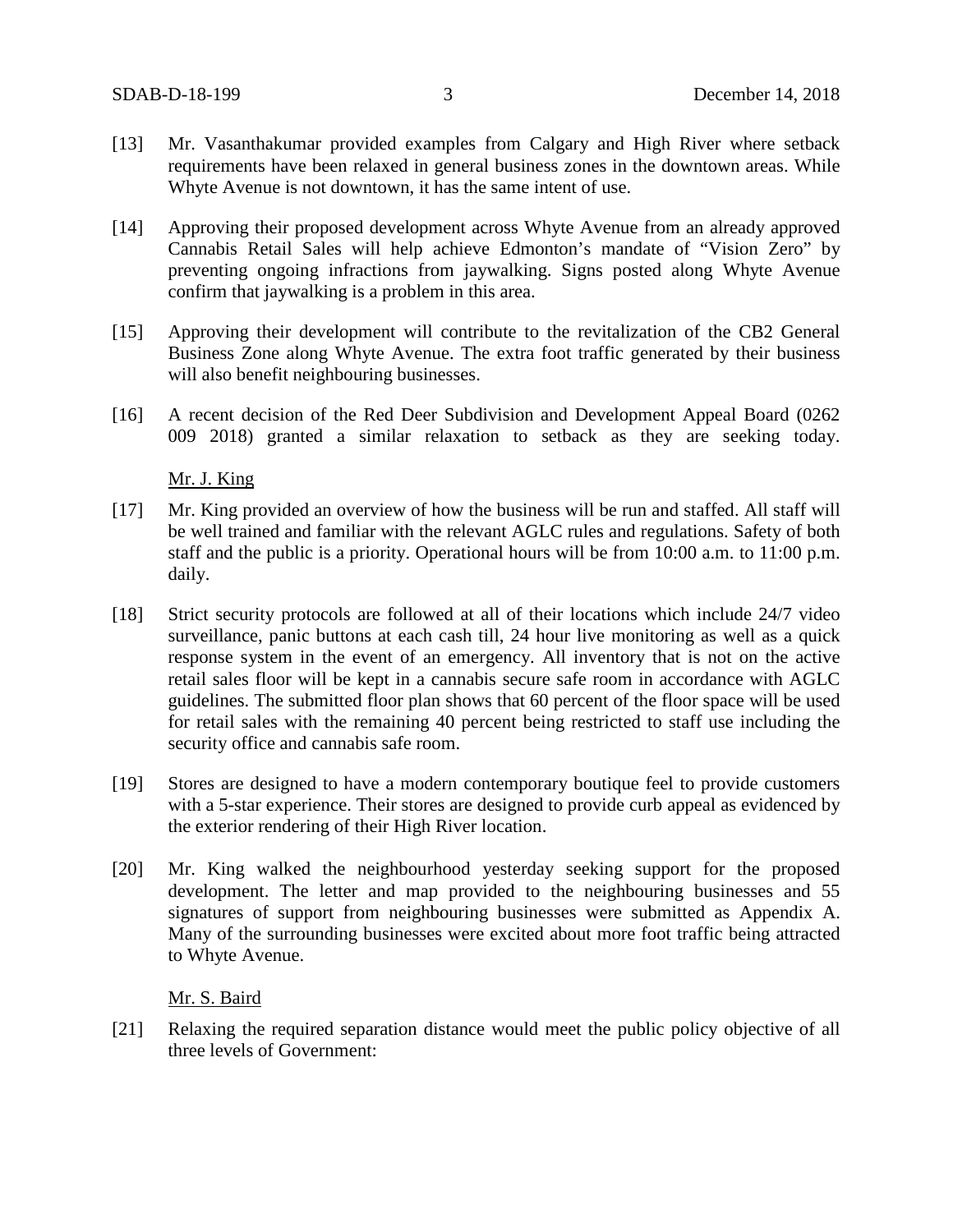- a) The Federal Government's three main policy objectives are to keep cannabis out of the hands of youth, profits out of the hands of organized crime, and to protect public health and safety.
- b) The Provincial Government's four main objectives are: to keep cannabis out of the hands of children and youth; to protect public health; to promote safety on roads, and in workplaces and public spaces; and to limit the illegal market for cannabis.
- c) There does not seem to be a direct policy on cannabis at the Municipal Government level and the objectives seem to center more around the Plan Whyte, the Strathcona Area Redevelopment Plan and the Main Streets Guidelines. Pedestrians are given priority in all of these public policy objective documents and there is an acknowledgement that the Whyte Avenue corridor will continue to evolve to enhance the pedestrian public realm.

The main threads between the three public policies surrounding cannabis are pedestrian safety and safe neighbourhoods.

- [22] The approved location is on the north side of Whyte Avenue. This location does not service the full Strathcona community, especially with the DC zone to the west. It results in the community on the south of Whyte Avenue being underserviced. It would be good public policy for the Board to grant the required variance in this specific neighbourhood given that Whyte Avenue, with a median in the middle, creates a significant separation between the two Cannabis Retail Sales locations.
- [23] The Appellants provided the following responses to questions from the Board:
	- a) Within the next year or two, product choice will vary from store to store and competing Cannabis Retail Sales locations will cater to different customers.
	- b) Allowing the proposed development on the south side of Whyte Avenue will enhance the safety of pedestrians by preventing potential jaywalking and other traffic issues. While the distance between the two Cannabis Retail Sales locations is 47 metres as the crow flies, in reality it is much greater. Pedestrians would have to walk to and from a crosswalk to safely cross Whyte Avenue. It is also quite a car trip to go from one side of the street to the other.
	- c) The Appellants have no objections to any of the conditions proposed by the Development Officer should this appeal be granted including the 9 month limitation.
	- d) They are in compliance with all AGLC locational requirements.
	- e) As a business owner, they would never consider one additional store in an area a threat; their proposed development will not create clustering. The Board will be able to prevent future clustering as any future proposed developments within 200 metres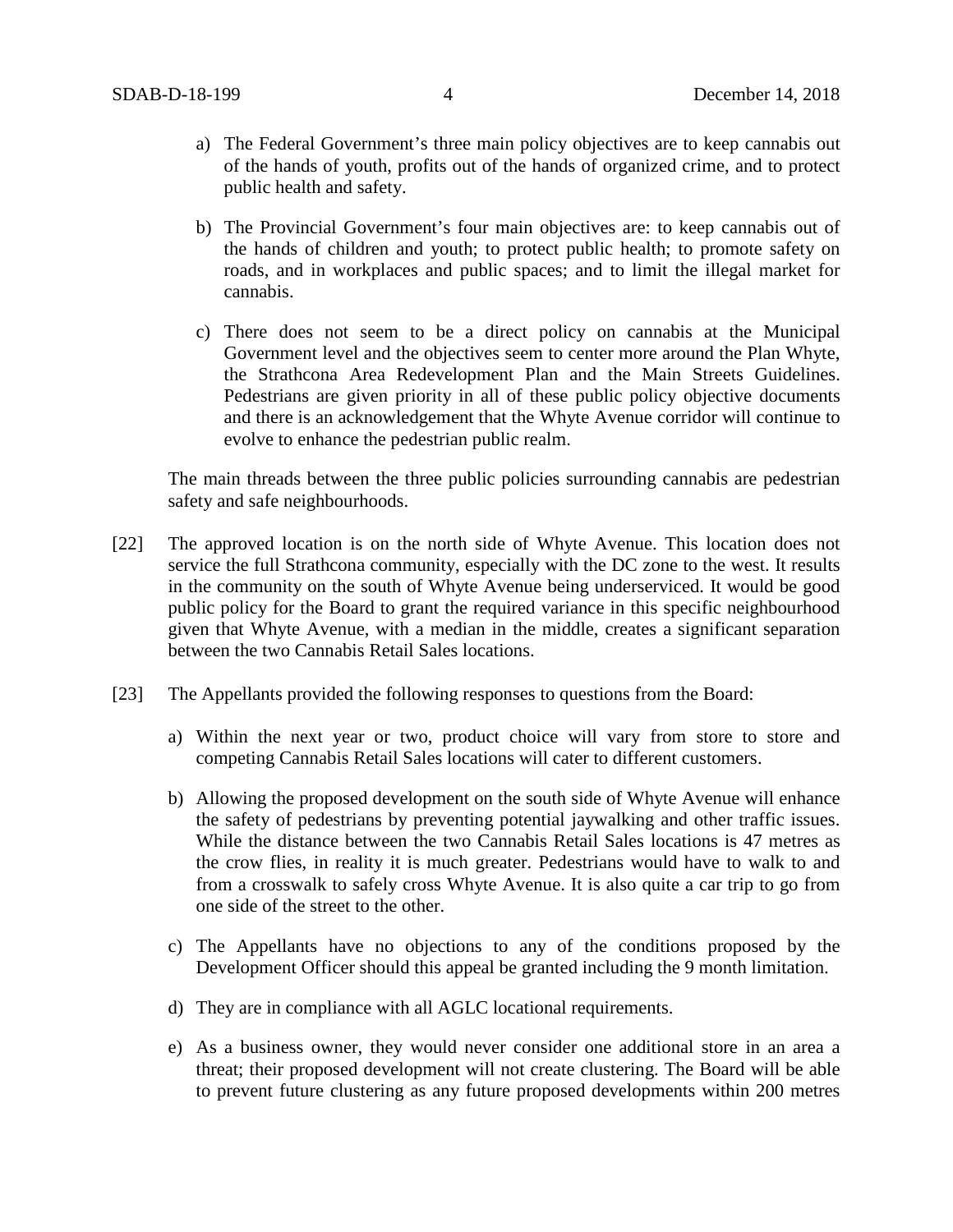of either location will be denied and would subsequently have to be appealed to this Board in order to obtain approval.

- f) Most of the signatures obtained in the petition (Exhibit A) were from business owners. The property owners of the residential area to the south were not canvassed.
- *ii) Position of the Development Officers, S. Chow and I. Welch*
- [24] Mr. Imai commented that the requested variance is quite large and the proposed development could result in a potential clustering effect.
- [25] A large number of the cannabis applications that were refused in the core area of Whyte Avenue were in Direct Control 1 Zones. These Direct Control 1 zones did not include variance powers; therefore, the majority of those applications had to be refused. There is one application still pending which will likely be approved.
- [26] Page 24 of the Strathcona Area Redevelopment Plan containing a map of the Whyte Avenue Commercial Area was submitted as Exhibit B. The five approved cannabis locations are marked in blue and the pending application within the core area is marked in black on this exhibit.
- [27] A copy of an updated "Cannabis Retail Sales Use Application" map was submitted as Exhibit C to provide context as to the location of the proposed development in relation to other nearby Cannabis Retail Sales applications (refused and approved) as well as public lands and education facilities.
- [28] An application has been made for a free standing On-premises Sign by the approved Cannabis Retail Sales location across Whyte Avenue to the north. This proposed sign has not yet been approved but would be oriented east / west. The Appellants' submissions about signage are speculative at this point.
- [29] The Development Authority has been placing a condition on approved permits stating "The Cannabis Retail Sales must commence operation within nine (9) months of the date of issuance of this Development Permit". They will consider this condition as having been met if everything is ready to go. Having to wait for product or AGLC licence approval will not be considered a violation of this condition.
- [30] The Development Officers have concerns regarding the petition of support submitted by the Appellants as the people who signed did not provide their addresses. Also, the map shown on the information page at the front of the petition shows the proposed location, but not the currently approved Cannabis Retail Sales on the north side of Whyte Avenue.
- [31] City Council has enacted the 200 metre separation distance between Cannabis Retail Sales locations to avoid clustering and to limit these types of developments to roughly no more than one per block. Approving the proposed development would result in clustering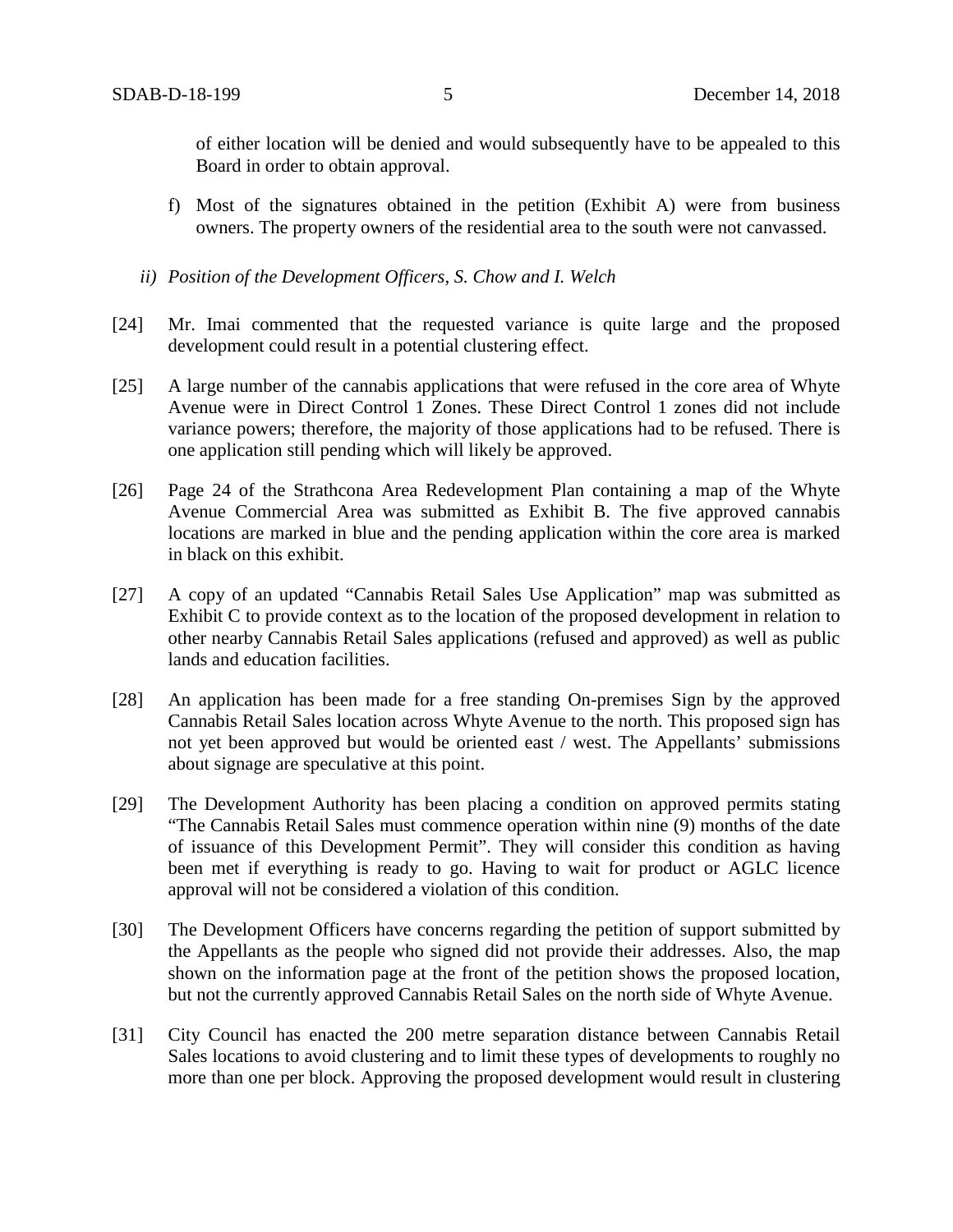and would be in contravention of No 1 of the Whyte Avenue Commercial Objectives found on page 7 of the Strathcona Area Redevelopment Plan:

"Promote diversity, uniqueness and a full range of businesses and services for all residents and visitors to the area, while maintaining the compatible and balanced mix of businesses currently existing in the Whyte Avenue Commercial Area."

- [32] The Development Authority provided the following responses to questions from the Board:
	- a) They consider both sides of Whyte Avenue as being part of the same block.
	- b) The Development Officers interpreted the Public Engagement feedback as showing that 67% of people wanted a block or more of separation distance between Cannabis Retail Sales locations. Their goal is to have a reasonable number of locations available but some basic restrictions as to where they are located. The proposed 47 metre separation is quite small and is literally just across the street. They acknowledge the feedback is mixed and various portions can be interpreted in a variety of ways.
	- c) The fundamental issue is at this point with Retail Cannabis Sales they have to go on a non-evidentiary basis; however, planning policy must be taken into consideration. Municipal councils still have a fundamental duty to regulate land uses.
	- *iii) Rebuttal of the Appellant, S. Baird*
- [33] There was no misrepresentation with regards to the petition. All of the signatures are from supporting businesses.
- [34] The definition of a block deals with a qualitative vs. a quantitative issue. In this case, the approved Cannabis Retail Sales is on the other side of the street that has a median in the middle and it is a high pedestrian area; therefore each side of the street should be considered a separate block.
- [35] They plan to meet the condition of commencing operations within nine (9) months of approval. They may open this location for information purposes if they are unable to operate due to supply issues.
- [36] Regarding the sign currently under review, he urges the Board to base its decision on what exists now, not what MAY be approved.
- [37] The southeast side of this neighbourhood is still underserviced and the approved of the proposed development would not result in any clustering issue and would have a nonmaterial impact on the neighbourhood. The distance from the existing store on the north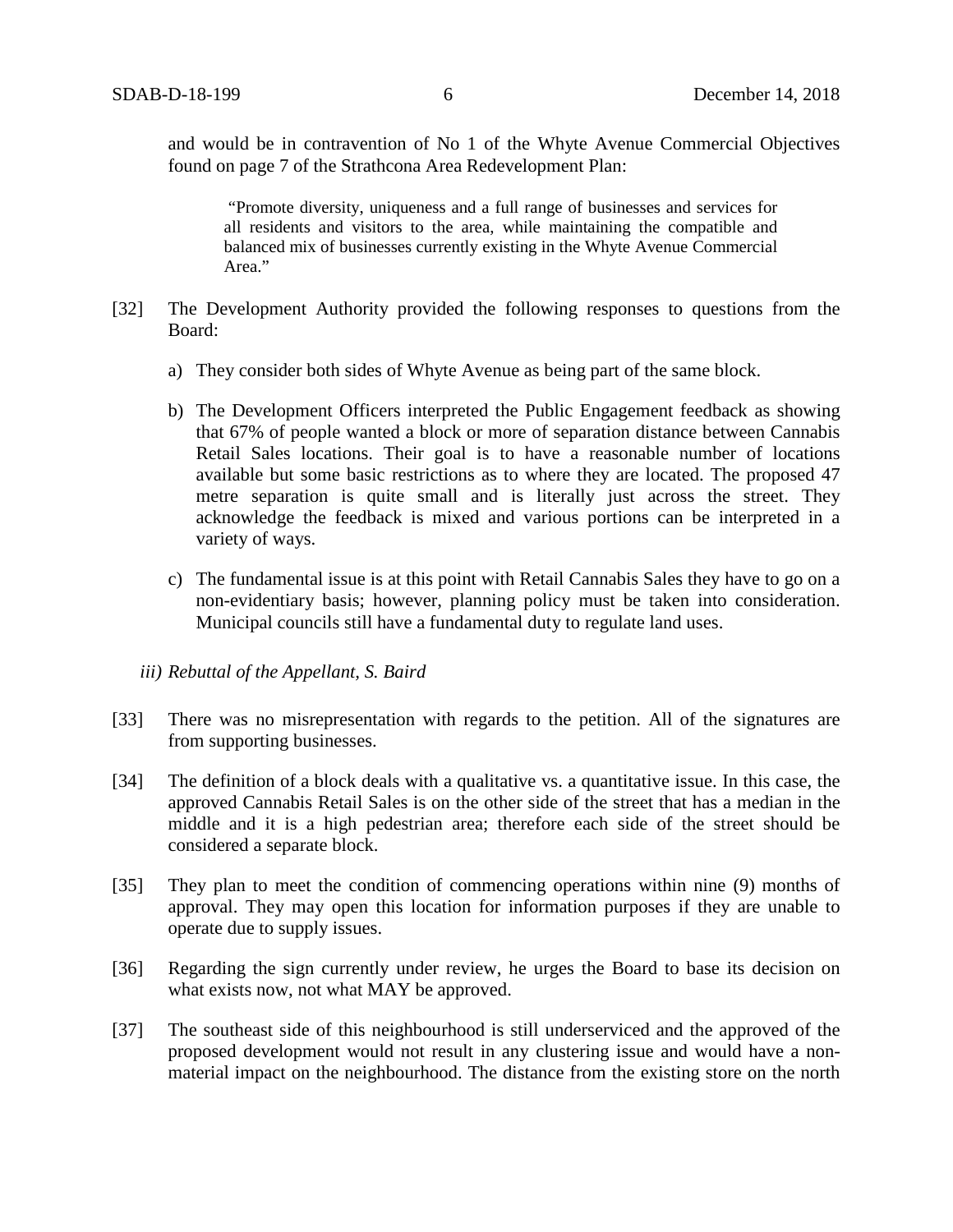side is not relevant as their proposed development would serve the residential neighbourhood to the south.

## **Decision**

- [38] The appeal is **ALLOWED** and the decision of the Development Authority is **REVOKED**. The development is **GRANTED** as applied for to the Development Authority, subject to the following **CONDITIIONS**:
	- 1. The Cannabis Retail Sales must commence operations within nine (9) months of the date of issuance of this Development Permit;
	- 2. There shall be no parking, loading, storage, trash collection, outdoor service or display area permitted within the required 4.5 metres setback. (Reference Section  $340.4(3)$  &  $(5)$ .)
	- 3. All required parking and loading facilities shall only be used for the purpose of accommodating the vehicles of clients, customers, employees, members, residents or visitors in connection with the building or Use for which the parking and loading facilities are provided, and the parking and loading facilities shall not be used for driveways, access or egress, commercial repair work, display, sale or storage of goods of any kind. (Reference Section 54.1.1.c)
- [39] In granting the development, the following variance to the *Edmonton Zoning Bylaw* is allowed:
	- 1. The minimum required 200 metres separation distance between the Cannabis Retail Sales from any other Cannabis Retail Sales pursuant to Section 70(1) is reduced by 153.0 metres to permit a minimum allowed separation distance of 47.0 metres.

### **Reasons for Decision**

- [40] The proposed development is to change the Use from Health Services to Cannabis Retail Sales. The Subject Site is located in the CB2 General Business Zone. Pursuant to section 340.2(6) of the *Edmonton Zoning Bylaw*, Cannabis Retail Sales is a Permitted Use in this zone.
- [41] The Special Land Use Provisions in section 70 regulate this Permitted Use Class and provide in part:
	- 70. Cannabis Retail Sales
		- 1. Cannabis Retail Sales shall not be located less than 200 metres from any other Cannabis Retail Sales. For the purposes of this subsection only: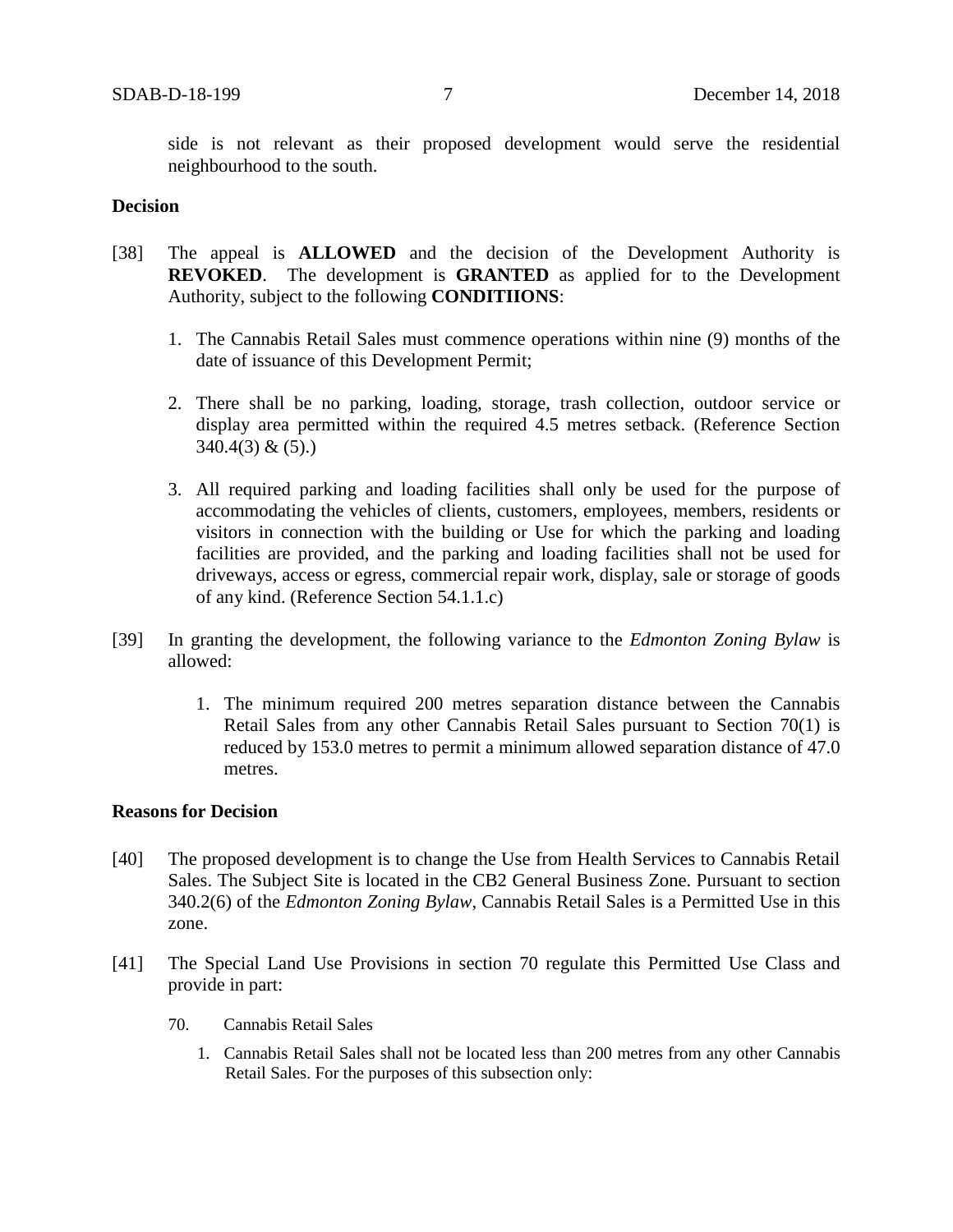- a. the [200 me](javascript:void(0);)tres separation distance shall be measured from the closest point of the Cannabis Retail Sales Use to the closest point of any other approved Cannabis Retail Sales Use;
- b. A Development Officer shall not grant a variance to reduce the separation distance by more than [20 me](javascript:void(0);)tres in compliance with [Section 11;](https://webdocs.edmonton.ca/InfraPlan/zoningbylaw/ZoningBylaw/Part1/Administrative/11__Authority_and_Responsibility_of_the_Development_Officer.htm) and
- c. The issuance of a Development Permit which contains a variance to separation distance as described in 70(1)b shall be issued as a Class B Discretionary Development.
- [42] The proposed development is to be located on the south side of Whyte Avenue 47 metres from an approved Cannabis Retail Sales located on the north side of Whyte Avenue. Therefore, the proposed development requires a variance of 153 metres to Section 70(1) of the *Bylaw*. The Development Officer is limited to granting a variance of 20 metres.
- [43] The Appellants argued that the appeal should be allowed because other municipalities allow a zero separation between Cannabis Retail Sales Uses in commercial areas and because they have had other locations approved in High River and Red Deer. The Board was not persuaded by these two arguments.
- [44] The Board notes it is not strictly bound by precedent (even in cases from its own municipality). It considers the merits of each case individually in context on the basis of the presented evidence. In this case, the Board considered the currently applicable provisions of the *Bylaw* and statutory plans as well as the submissions related to subject site, the surrounding area and the number and the locations of currently approved Cannabis Retail Sales and the planning principles concerning clustering.
- [45] The Development Officer argued that the variance should be declined because, at 153 metres, it significantly exceeds the 20 metres allowed relaxation to the generally applicable 200 metres separation distance between Cannabis Retails Sales. The Board notes that the magnitude of a variance is often an indication of impact, however this is not always the case. In accordance with section 687(3)(d) of the *Act*, when considering whether to exercise its discretion the key consideration for the Board is impact.
- [46] The Board allows the variance of 153 metres after consideration of the following factors.
- [47] The Board received no letters of objection and no one appeared in opposition to the proposed development.
- [48] The Board considered the petition provided by the Appellants and accepts that they did canvass some of the surrounding businesses and obtained signatures of support from 55 individuals, including business owners, in those premises. However, the Board gave very little weight to this evidence for two reasons.
	- 1. First, the petition itself does not clearly indicate the two locations which give rise to the need for a variance and the petition deals with separation distances in general. It states: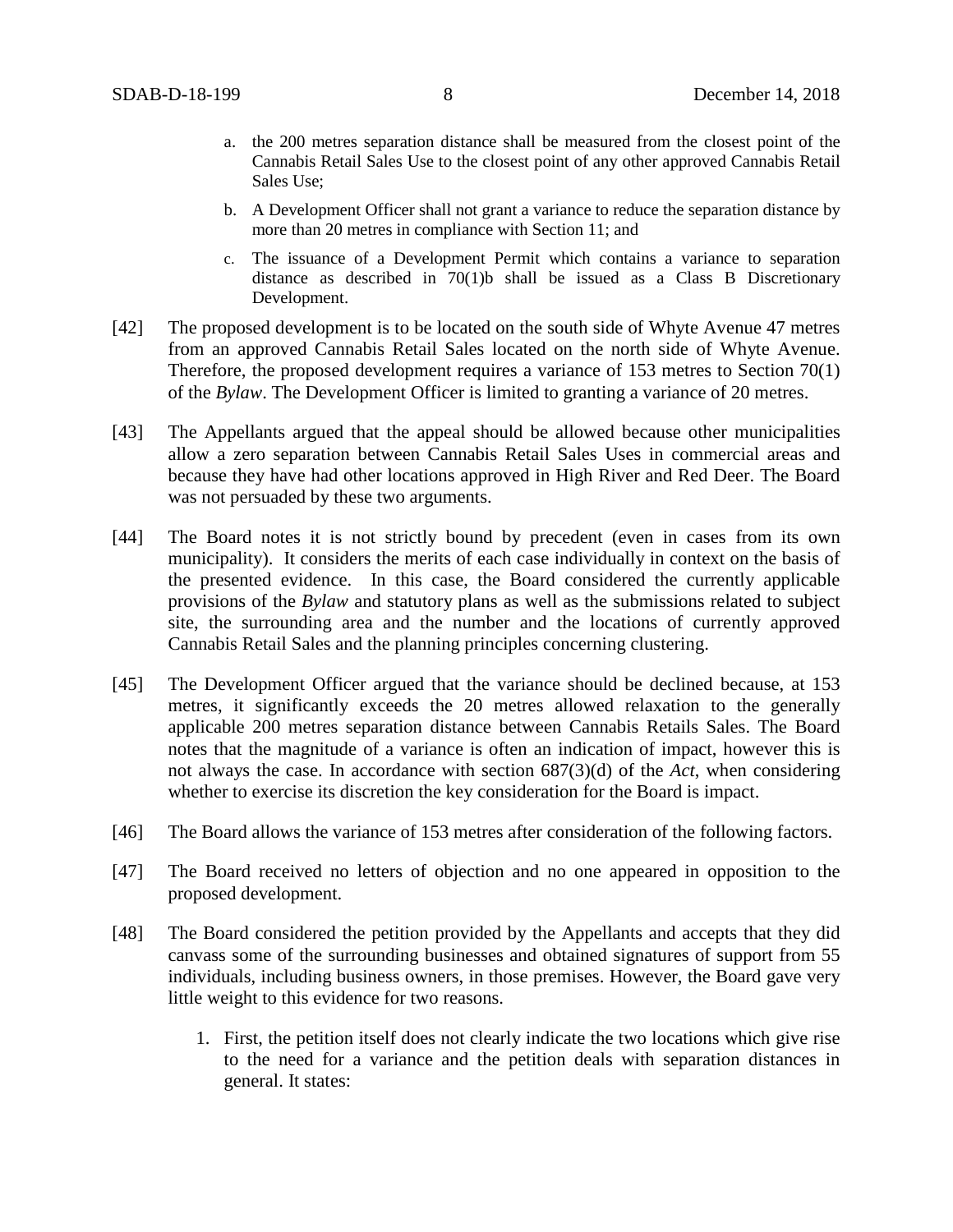"By signing below, I am in support of Quadz Cannabis location and other cannabis stores not having a 200M separation distance in Central Business districts like CB2 along Whyte Ave. The 200 M distance takes away from the general purpose of Central business district use and should be reduced to "0" to create a customer based retail experience".

The Board's task in this appeal is to consider the advisability of a 153 metres variance to the requested Permitted Use and its likely impact given the existing mix of businesses and other Uses in this area including other Cannabis Retail Sales.

- 2. Second, there are 55 signatories to the petition, but only one address is specified and that address is more than ten blocks from the proposed development. Without addresses or further information, the Board is not able to evaluate how, and to what extent, the remaining 54 signatories are likely to be directly affected by the variance.
- [49] The immediate area is predominately commercial. It falls within the Whyte Avenue Commercial Area identified in the Strathcona Area Redevelopment Plan. The first objective of the commercial area along Whyte Avenue is to:

Promote diversity, uniqueness and a full range of businesses and services for all residents and visitors to the area, while maintaining the compatible and balanced mix of businesses currently existing in the Whyte Avenue Commercial Area. (Plan, page 7)

- [50] The Board considered the submissions of the Development Authority which note that this commercially oriented portion of Whyte Avenue was identified as particularly suitable for this Permitted Use, and also that a cautious approach should be taken to all variances as the impacts of Cannabis Retail Sales and the necessity for separation distances between these Uses at this point are unknown. The Board therefore also considered the location of other nearby approved Cannabis Retail Sales.
- [51] According to the parties, as a result of the recent change in federal laws legalizing the recreational use of cannabis, nine other applications for Cannabis Retail Sales were received as of August 22, 2018 involving locations within approximately 500 metres of the proposed development (Exhibit C). Several of the applications have been refused or withdrawn. One was refused, but remains pending before the Court of Appeal. One remains pending at a distance of 432 metres to the west. Two were approved: one creating the need for the 153 metres variance and one at 294 metres south west of the proposed development on 80 Avenue.
- [52] At the hearing, the Development Officer also provided rough locations for the six currently approved Cannabis Retail Sales within the entire Whyte Avenue Commercial Area identified in Figure 5 of the Plan (Exhibit B). The two nearest of the six locations identified by the Development Officer as falling within the Whyte Avenue Commercial Area are the approved locations described in the paragraph above.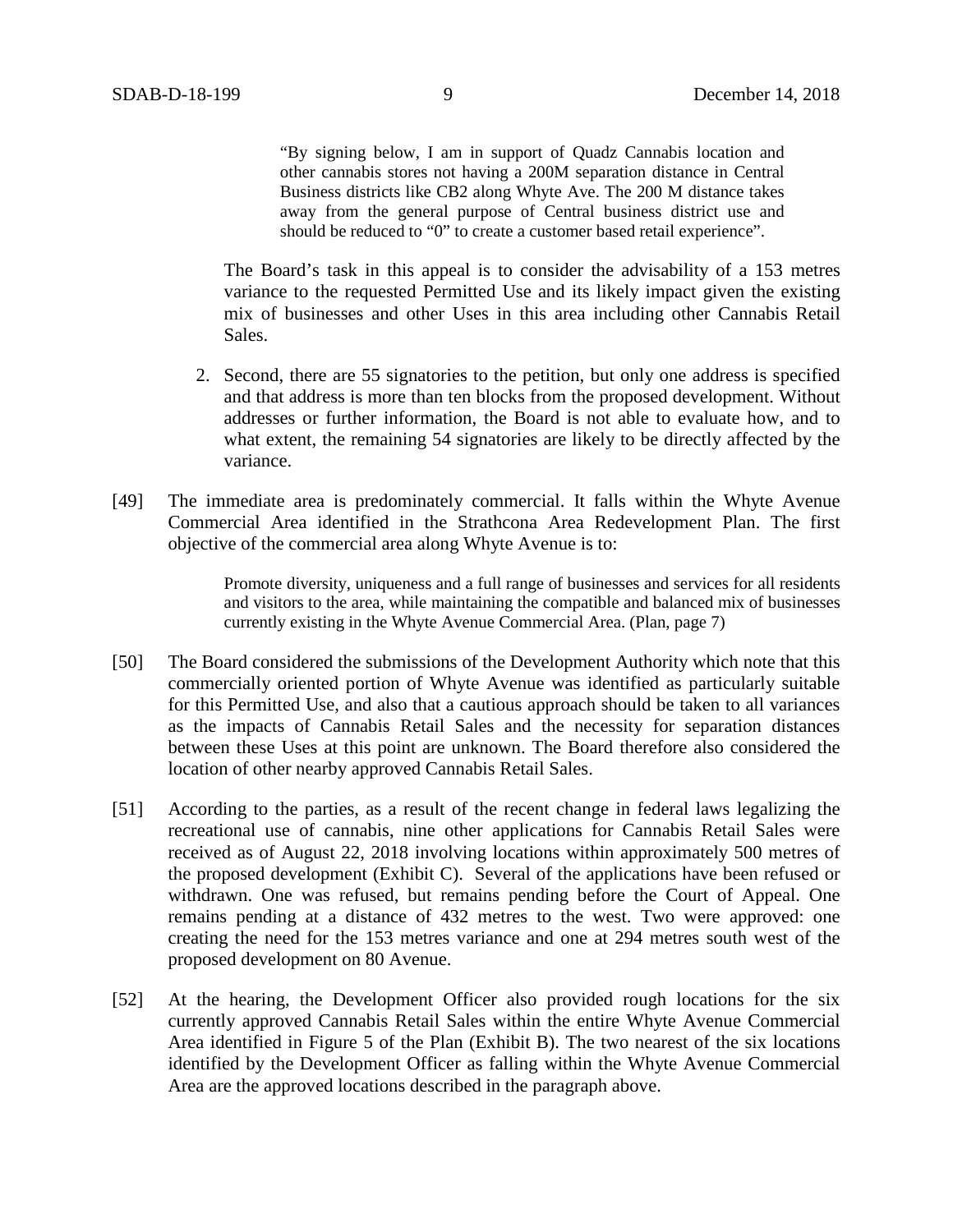- [53] Based on the presented evidence, the nearest approved Cannabis Retail Sales Use is located 47 metres away on the north side of 82 Avenue. The Board finds that it is the only location which requires a variance. The Board notes that Whyte Avenue separates the two Uses. It is a major roadway with a centre median, controlled pedestrian crosswalks and signage to discourage "j-walking". There is no direct access mid-block from one side to the other. Pedestrians must proceed to either the west or east intersection to cross and go back to mid-block to arrive at the other businesses. Currently, there are no other approved Cannabis Retail Sales on either side of Whyte Avenue on this block face nor on any of the block faces along Whyte Avenue between 98 Street to the east and 108 Street to the west.
- [54] Based on the evidence before it, the Board finds that the next nearest approved location as of the date of this hearing was 294 metres as the crow flies to the southwest. This distance exceeds the required minimum by 94 metres. Practically, it is a significantly larger distance for a pedestrian as that Cannabis Retail Sales is located two blocks to the east across a major arterial roadway, Gateway Boulevard, and an additional two blocks to the South on 80 Avenue.
- [55] The Board is mindful that clustering may have material adverse impacts and that those impacts can be avoided by separation distances such as section 70(1) of the *Bylaw*. However, given the current situation and distribution of approved Cannabis Retail Sales amongst the range of other commercial Uses within the Whyte Avenue Commercial area, the Board finds that the proposed development will not unduly interfere with the amenities of the neighbourhood, nor materially interfere with or affect the use, enjoyment or value of neighbouring parcels of land. Based on the presented evidence, the Board concludes that allowing the proposed Cannabis Retail Sales Use would not result in a clustering of Uses so as to create a material adverse impact, nor would it materially reduce the diversity of Uses in this dense and diverse commercial area contrary to the intent of the Plan.

Kathy Cherniawsky, Presiding Officer Subdivision and Development Appeal Board

Board members in attendance: Ms. G. Harris, Mr. R. Hachigian, Mr. R. Hobson, Mr. J. Jones

CC: Development & Zoning Services – S. Chow / I. Welch / H. Luke City of Edmonton Law Branch – M. Gunther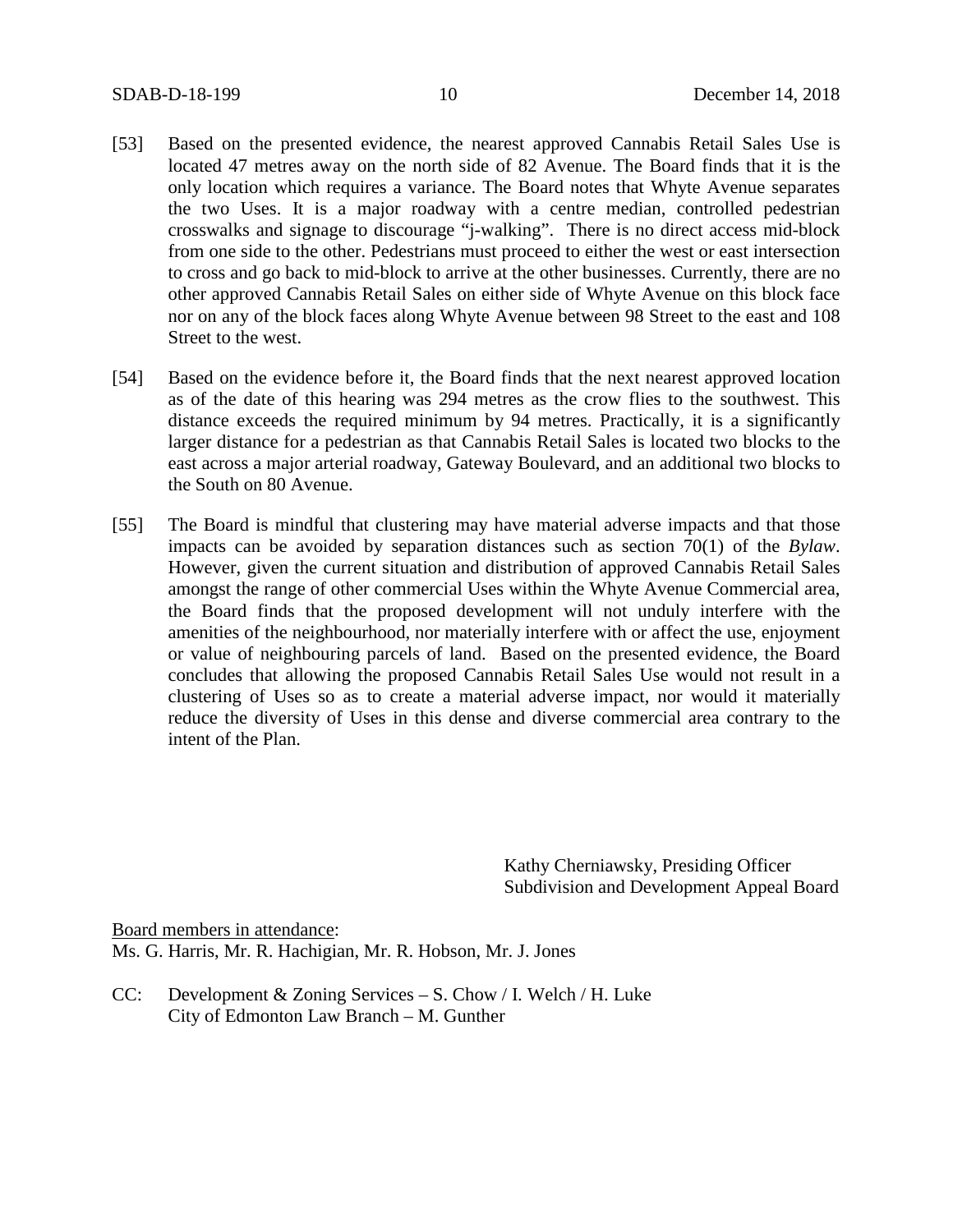## **Important Information for the Applicant/Appellant**

- 1. This is not a Building Permit. A Building Permit must be obtained separately from the Sustainable Development Department, located on the 2nd Floor, Edmonton Tower, 10111 – 104 Avenue NW, Edmonton, AB T5J 0J4.
- 2. Obtaining a Development Permit does not relieve you from complying with:
	- a) the requirements of the *Edmonton Zoning Bylaw*, insofar as those requirements have not been relaxed or varied by a decision of the Subdivision and Development Appeal Board,
	- b) the requirements of the *Alberta Safety Codes Act*,
	- c) the *Alberta Regulation 204/207 – Safety Codes Act – Permit Regulation*,
	- d) the requirements of any other appropriate federal, provincial or municipal legislation,
	- e) the conditions of any caveat, covenant, easement or other instrument affecting a building or land.
- 3. When an application for a Development Permit has been approved by the Subdivision and Development Appeal Board, it shall not be valid unless and until any conditions of approval, save those of a continuing nature, have been fulfilled.
- 4. A Development Permit will expire in accordance to the provisions of Section 22 of the *Edmonton Zoning Bylaw, Bylaw 12800*, as amended.
- 5. This decision may be appealed to the Alberta Court of Appeal on a question of law or jurisdiction under Section 688 of the *Municipal Government Act*, RSA 2000, c M-26. If the Subdivision and Development Appeal Board is served with notice of an application for leave to appeal its decision, such notice shall operate to suspend the Development Permit.
- 6. When a decision on a Development Permit application has been rendered by the Subdivision and Development Appeal Board, the enforcement of that decision is carried out by the Sustainable Development Department, located on the 2nd Floor, Edmonton Tower, 10111 – 104 Avenue NW, Edmonton, AB T5J 0J4.

*NOTE: The City of Edmonton does not conduct independent environmental checks of land within the City. If you are concerned about the stability of this property for any purpose, you should conduct your own tests and reviews. The City of Edmonton, when issuing a development permit, makes no representations and offers no warranties as to the suitability of the property for any purpose or as to the presence or absence of any environmental contaminants on the property.*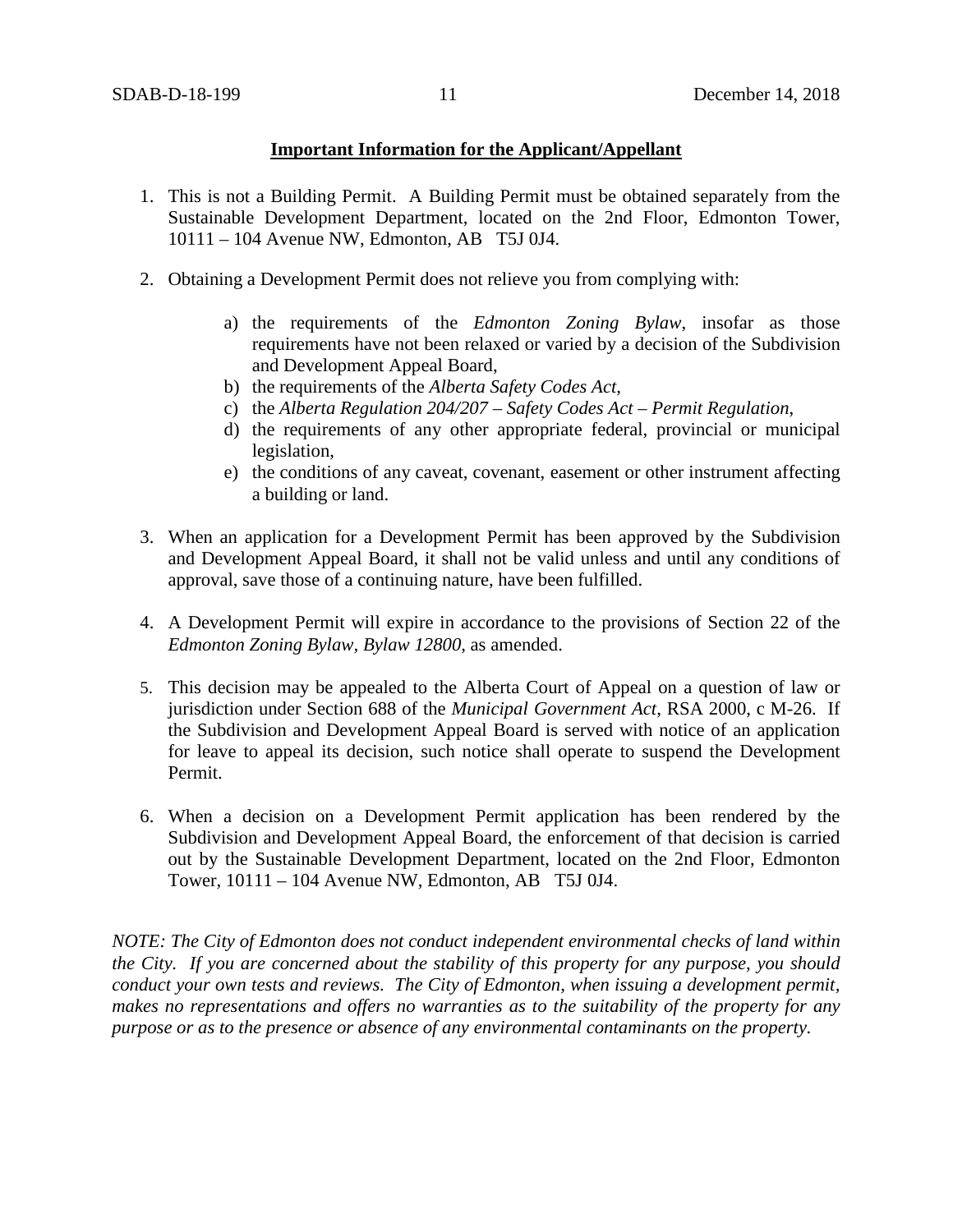

Date: December 14, 2018 Project Number: 287278928-001 File Number: SDAB-D-18-188

# **Notice of Decision**

[1] The Subdivision and Development Appeal Board (the "Board") at a hearing on November 7, 2018, made and passed the following motion:

> "That SDAB-D-18-188 be TABLED to November 29, 2018 at the written request of legal counsel for the Appellant and with the consent of the Development Officer."

[2] On November 29, 2018, the Board made and passed the following motion:

"That SDAB-D-18-188 be raised from the table."

[3] The Board heard an appeal that was filed on October 15, 2018. The appeal concerned the decision of the Development Authority, issued on October 1, 2018 to refuse the following development:

To develop a Cannabis Retail Sales.

- [4] The subject property is on Plan NB1 Blk 3 Lot 159, located at 10125 104 Street NW, within the HA Heritage Area Zone. The Special Area Downtown Overlay and Capital City Downtown Plan apply to the subject property.
- [5] The following documents were received prior to the hearing and form part of the record:
	- Copy of the Development Permit application with attachments, proposed plans, and the refused Development Permit;
	- The Development Officer's written submissions;
	- The Appellant's submission; and
	- Four letters of support and two online responses in opposition.

## **Preliminary Matters**

[6] The Presiding Officer outlined how the hearing would be conducted, including the order of appearance of parties, and no opposition was noted.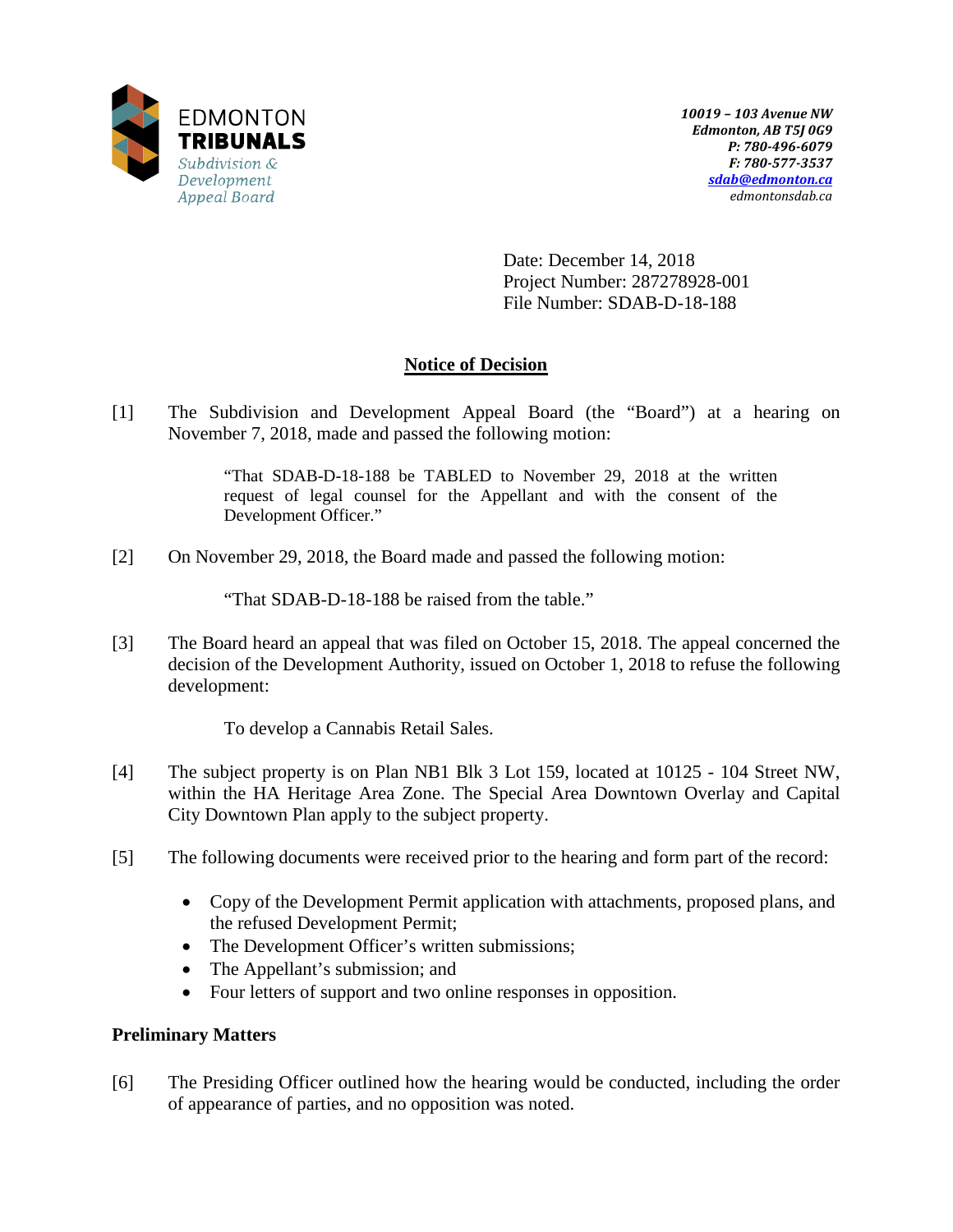- [7] The appeal was filed on time, in accordance with Section 686 of the *Municipal Government Act*, RSA 2000, c M-26 (the "*Municipal Government Act*").
- [8] At the outset of the appeal hearing, the Presiding Officer confirmed with the parties in attendance that there was no opposition to the composition of the panel. The Chair disclosed that an individual in the notification area who wrote a letter of support for the proposed development is employed by her husband's firm. Again, no objections were received from the parties.

### **Summary of Hearing**

- *i) Position of the Appellant, K. Haldane of Ogilvie LLP*
- [9] Mr. Haldane was accompanied by H. McColl and A. McColl of Armstrong Block Cannabis and D. Lalonde, their landlord.
- [10] The proposed development does not meet Section 70(2) and 70(3) of the *Edmonton Zoning Bylaw* because it is within the minimum separation distance requirements from:
	- a) two public parks (Michael Phair and Beaver Hills House Parks),
	- b) a school (Centre High), and
	- c) a public library (Enterprise Square EPL).

The Development Officer has no power to vary these separation requirements as per Section 70(4) of the *Edmonton Zoning Bylaw*.

[11] The proposed development falls within the Heritage Area Zone and Cannabis Retail Sales is a Permitted Use in this Zone. The General Purpose of this zone is:

> . . . to establish a special heritage character Zone, in which the existing concentration of historical resources shall be preserved, rehabilitated and reused, and to ensure new developments are pedestrian friendly and compatible in scale, function, built form and design continuity with the historical, architectural and urban village character of the area.

Pages 13 through 15 of the Appellant's submissions outlines the architectural treatments that should be followed in this Zone. The Armstrong Block is an example of the architectural design this plan is trying to preserve.

[12] Tab 4 of the Appellant's submission contains a zoning map with the location of the Armstrong Block shaded with a red rectangle. The Heritage Area Zone is very small and goes from Jasper Avenue to 104 Avenue and from the east side of 103 Street to the west side of 104 Street.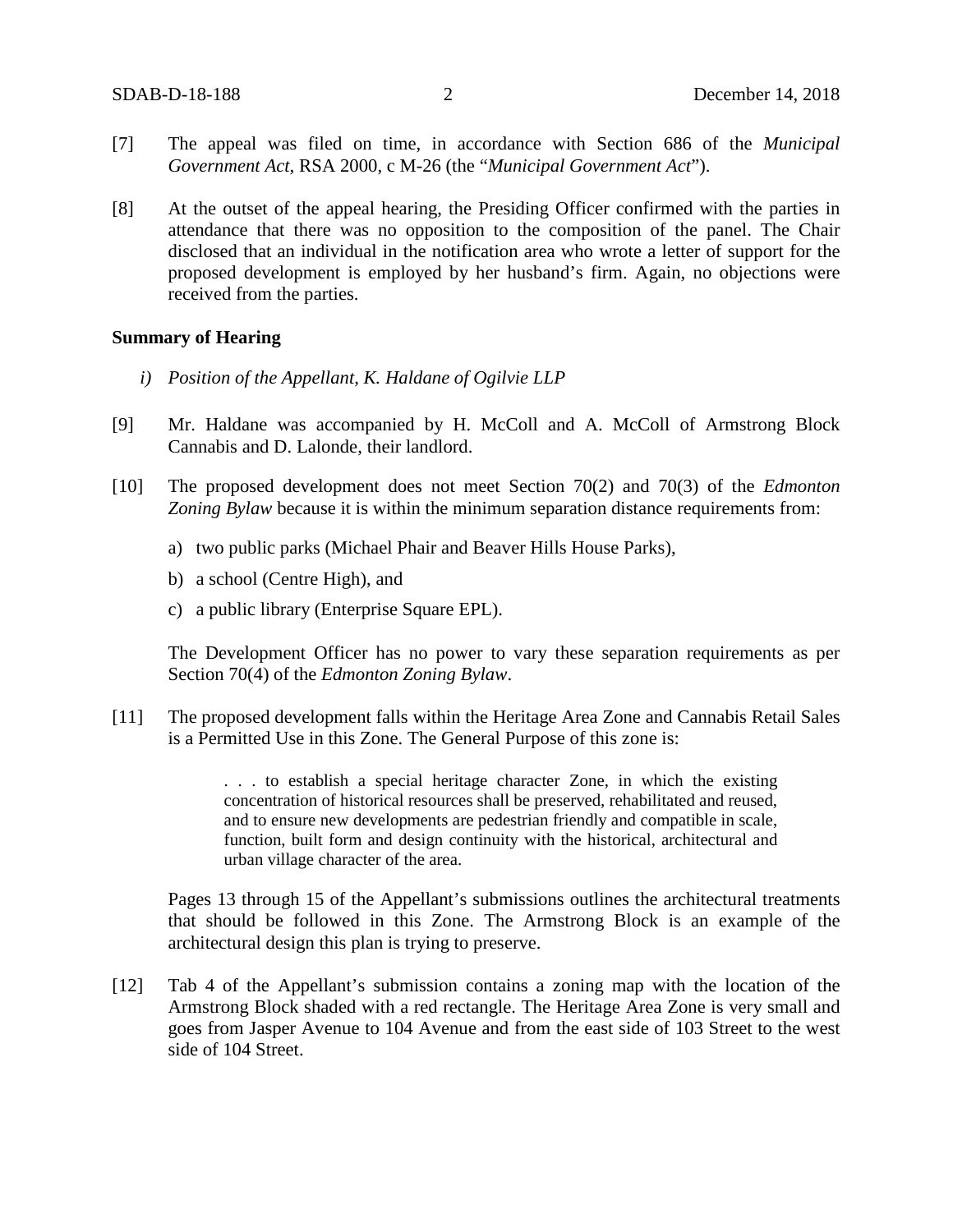- [13] Bylaw 18387 introduced cannabis regulations to the *Edmonton Zoning Bylaw* and enacted Section 70 which imposed the minimum required separation distances which are at issue today. As part of Bylaw 18387, City Council added Cannabis Retail Sales as a Permitted Use to the majority of the downtown commercial zones as well as to 910.7 which is the downtown Heritage Area. It was the intention of council that this Use be available in the Heritage Area Zone and they did not intend for the regulations to nullify anyone's ability to develop that Use.
- [14] Tab 6 contains two maps:
	- a) Map 1 has a 200 metre radius circle centred on the southwest site boundary of Centre High, and
	- b) Map 2 has a 200 metre radius circle centred on the southeast site boundary of the Boyle Education Centre.

These two maps illustrate that there is not a single site within the Heritage Area Zone that would not require a variance of the required 200 metre separation distance from a school. Since counsel approved Cannabis Retail Sales as a Permitted Use within the Heritage Area Zone it does not make sense that this Use cannot fit anywhere.

- [15] The most sensible place to put a Cannabis Retail Sales is in the proposed site. That is as far away as you can get from Centre High. Any other site within this zone would be closer to Centre High as well as to the Boyle Street Education Centre. Students at Centre High are primarily 18 to 19 years of age and in their  $4<sup>th</sup>$  or  $5<sup>th</sup>$  year of High School. Students of the Boyle Street Education Centre are younger.
- [16] A series of photos was shown to provide context to the area by showing the location of the two parks in question and the numerous surrounding residential towers in relation to the proposed development.
- [17] Michael Phair Park is used by nearby residents wanting to have a smoke or take their dog out. There is no children's equipment located in this park and the same is true of Beaver Hills House Park. The two parks are functionally used as one park by residents and downtown employees. Neither park is an attraction for children.
- [18] Mr. Haldane referred to excerpts of the *Public Places Bylaw* (Bylaw 14614) to illustrate that both parks qualify as a "Public Place" but neither park fits the definition of "Parkland" as neither of these parks contains: a playground; a sports field; a skate park or bicycle park; an outdoor theatre; an outdoor pool or water spray park; a seasonal skating rink; or an off leash area as per Section II(g) of the *Public Places Bylaw.* Smoking cannabis is permitted in "Public Places" but not in "Parkland".
- [19] It is counterintuitive to restrict purchasing of cannabis near these parks if smoking cannabis within these parks is allowed.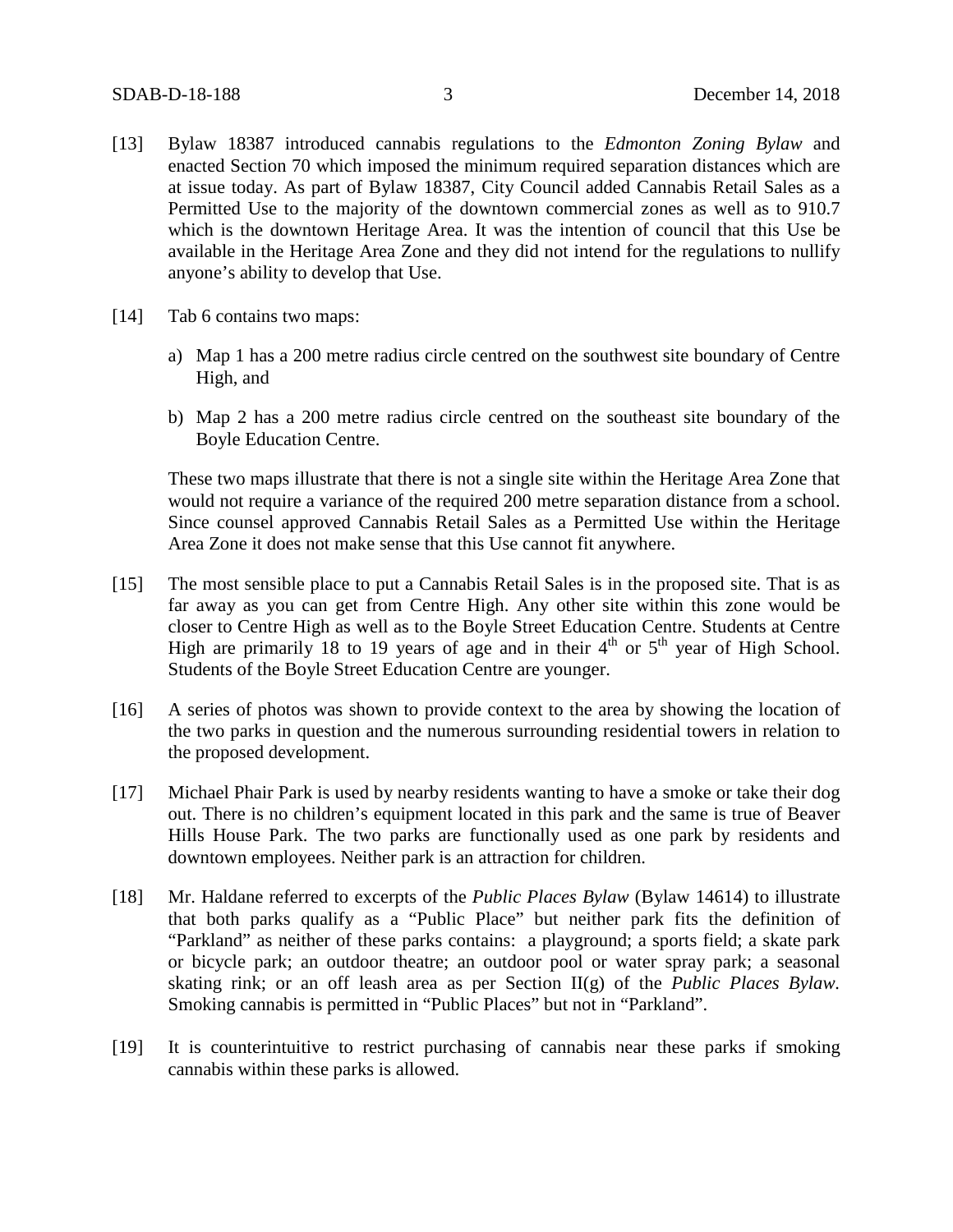- [20] Mr. Haldane referred to the *Newcastle* decision which says you cannot assume that the relaxation of a regulation will cause a negative effect. In this case, relaxing the required separation distance from the parks would create no negative impact and would add an amenity that would otherwise not be available.
- [21] There needs to be some flexibility in planning law to deal with special cases. 104 Street is one such special case. As illustrated on the submitted overhead photo, 104 Street is one of the densest streets in Edmonton. The Appellant pointed out where the Armstrong Block is located relative to the numerous residential towers in this area. There are over 1,100 residential units either built or under construction within a very short distance of the proposed development. Falcon Towers was recently approved for over 700 additional dwellings within ½ a block of the subject site. This photo is from May of this year and was taken while the 104 Street market was underway.
- [22] Many amenities including parks, public education facilities, libraries and Cannabis Retail Sales need to be provided for the many residents of this dense area. It is not easy to maintain the required separation distances and provide all of the required amenities when dealing with this many people. Approving the proposed development will do nothing to harm neighbouring properties or the amenities of the neighbourhood.
- [23] Mr. Haldane referred to two of the four letters of support received:
	- a) One letter was from D. Lalonde, the Landlord of the proposed development. One goal of the Heritage Area Zone is to maintain the heritage buildings in this area. This is not possible if landlords do not have tenants. Mr. Lalonde supports the proposed development; having a reliable tenant will allow him to continue to maintain the Armstrong Block.
	- b) M. Kirwin of Access Partners Inc. supports the proposed development and sees no potential harm. This is the building owner immediately to the north of the proposed development.
- [24] In summary, the proposed development supports the general purpose of the Heritage Area Zone. If the goal of separation distance is to keep cannabis away from vulnerable minors, there is no better location within this zone. The library at Enterprise Square is a temporary location and will be moving back to the existing Stanley Milner location just south of Churchill Square in 2020. The required separation distance from a library is temporary. The actual door to door walking distance between the door of a Cannabis Retail Sales and the door of the public library in Enterprise Square is well over 200 metres. There is no harm in relaxing this setback requirement.
- [25] The proposed development will not unduly interfere with the amenities of the neighbourhood nor materially interfere with or affect the use, enjoyment or value of neighbouring parcels of land.
- [26] Mr. Haldane provided the following responses to questions from the Board: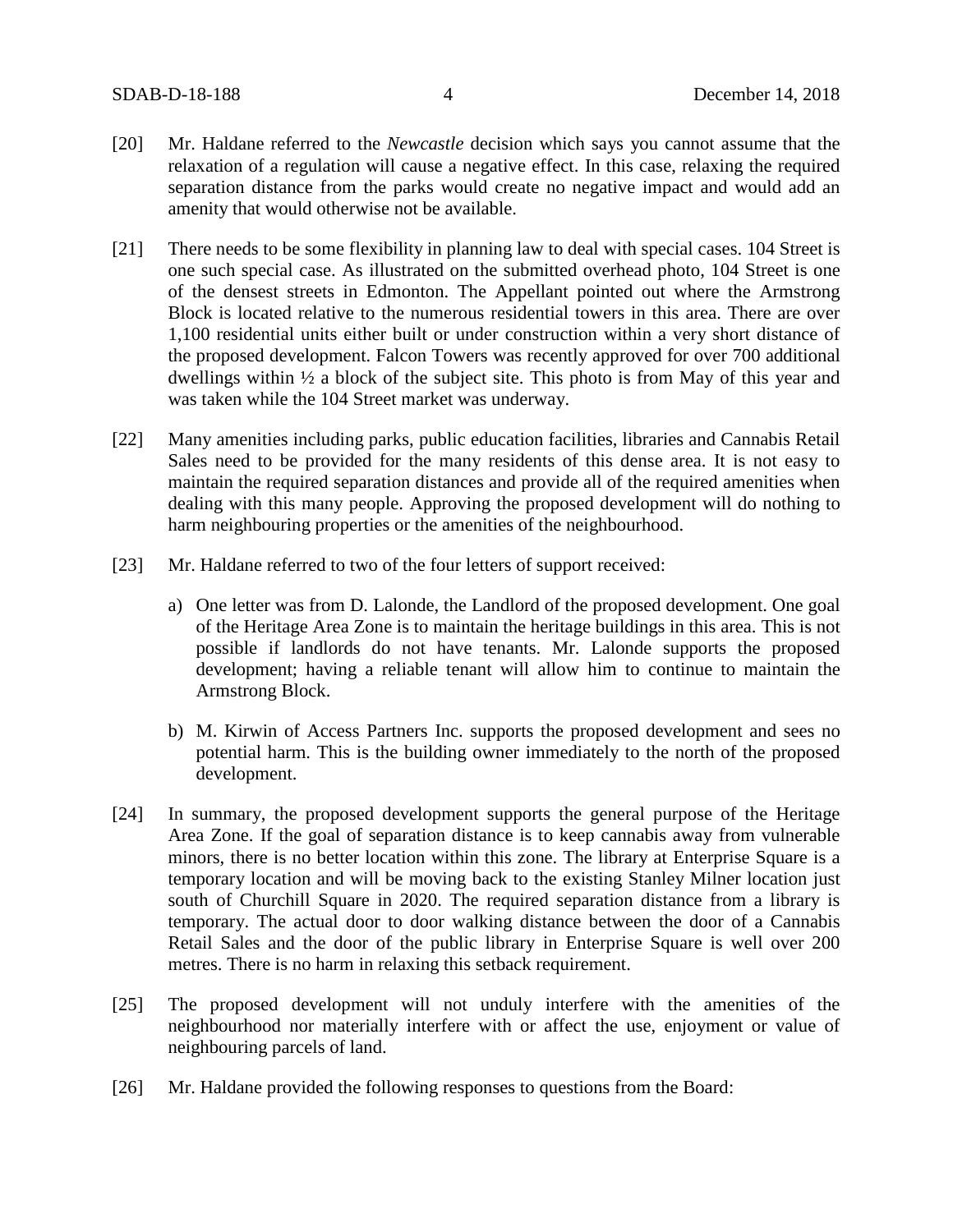- a) He has walked through Beaver Hills Park many times and would call the structure within that park public art. No part of it is meant to engage children and in his view it is not a play structure. If it is a play structure, the variance remains appropriate as the structure is more than 100 metres away from the door of the proposed development.
- b) He has no problem with any of the measurements calculated by the Development Authority, but reiterated that the entire Heritage Area Zone is sterilized by the two schools.
- c) Administration advised that 344 owners were notified of the proposed development.
- d) The Appellants have no concerns with any of the proposed conditions of the Development Authority.
- e) The proposed development is compliant with Section 105 of the AGLC regulations.
- *ii) Position of the Development Officers, I. Welch and S. Chow*
- [27] There are more children present during the warm months when the downtown farmers' market is on and it is possible that they would also visit the two parks. One of the public policy aims of the cannabis regulations is to try to minimize the exposure of minors to cannabis.
- [28] Public response to the proposed development was mixed with some in favour and some against.
- [29] They were not able to comment as to whether there is another location within the Heritage Area Zone that would be better suited for the proposed development.
- [30] They confirmed that smoking cannabis is permitted in Michael Phair Park, but were not certain about Beaver Hills Park. They also stated that the structure within Beaver Hills Park appears to be public art as opposed to a playground structure but were not certain.
- [31] They agree that the principles from the *Thomas* case outlined by Council for the City in its legal brief could apply to this situation given the location of the two schools; however, there are other sites nearby in a different zone which would be more suitable.
	- *iii) Position of Affected Property Owners Opposed to the Development*
- [32] M. Zuo and N. Hu own a condo in the Ikon II Tower and received a notice to Property Owner. They purchased the unit because it was in a friendly neighbourhood, close to schools, a library and parks. They support the City's refusal to set up a cannabis store.
- [33] They feel the proposed development would destroy the current nice environment and will cause some harm to minors. Children and families are in the area on Saturdays when the market is on.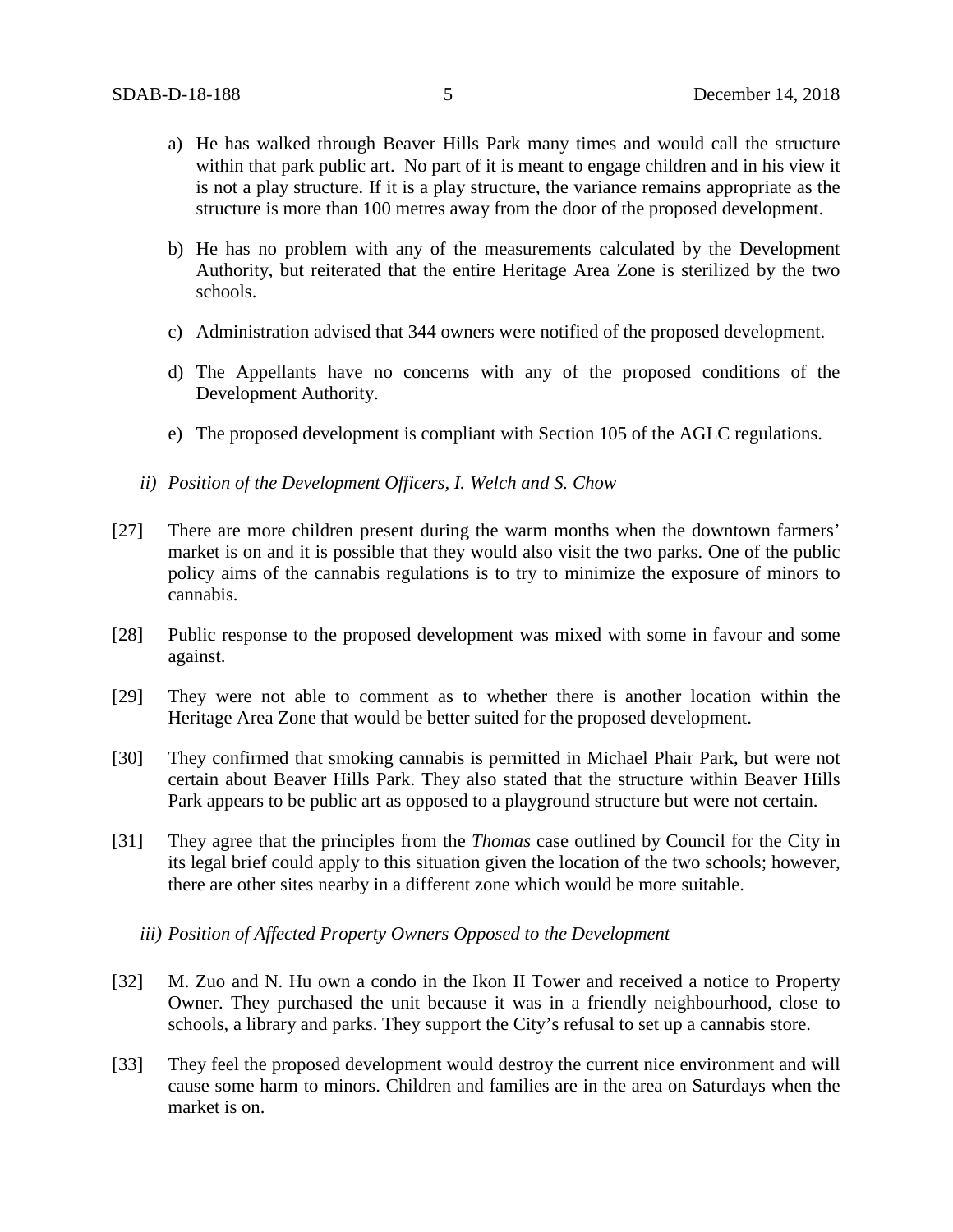- [34] A Cannabis Retail Sales should be accessed by adults by driving to the development or using public transportation to get to it; it should not be within walking distance.
- [35] Cannabis is worse than alcohol due to the associated smell.
- [36] Mr. Zuo has not been to Beaver Hills Park recently and does not know what the previously mentioned structure is.
	- *iv) Rebuttal of the Appellant*
- [37] Mr. Haldane declined the opportunity for rebuttal.

### **Decision**

- [38] The appeal is ALLOWED and the decision of the Development Authority is REVOKED. The development is GRANTED as applied for to the Development Authority, subject to the following CONDITIONS:
	- 1) The Cannabis Retail Sales must commence operations within nine (9) months of the date of issuance of this Development Permit.
	- 2) Exterior lighting shall be developed to provide a safe lit environment in accordance with Sections 51 and 58 and to the satisfaction of the Development Officer.
	- 3) Any outdoor lighting for any development shall be located and arranged so that no direct rays of light are directed at any adjoining properties, or interfere with the effectiveness of any traffic control devices. (Reference Section 51 of the *Edmonton Zoning Bylaw 12800*).
- [39] In granting the development, the following variances to the *Edmonton Zoning Bylaw* are allowed:
	- a) The minimum required 100 metres separation distance from public lands (Michael Phair and Beaver Hill House Parks) as per section 70(3) is varied to allow a deficiency of 76 metres, thereby decreasing the minimum required separation distance to 24 metres.
	- b) The minimum required 200 metres separation distance between the Cannabis Retail Site and any Site being used for public or private education (Centre High) as per Section 70(2) is varied to allow a deficiency of 38 metres, thereby decreasing the minimum required separation distance to 162 metres.
	- c) The minimum required 200 metres separation distance between the Cannabis Retail Sales Site and a Public Library (Enterprise Square EPL) pursuant to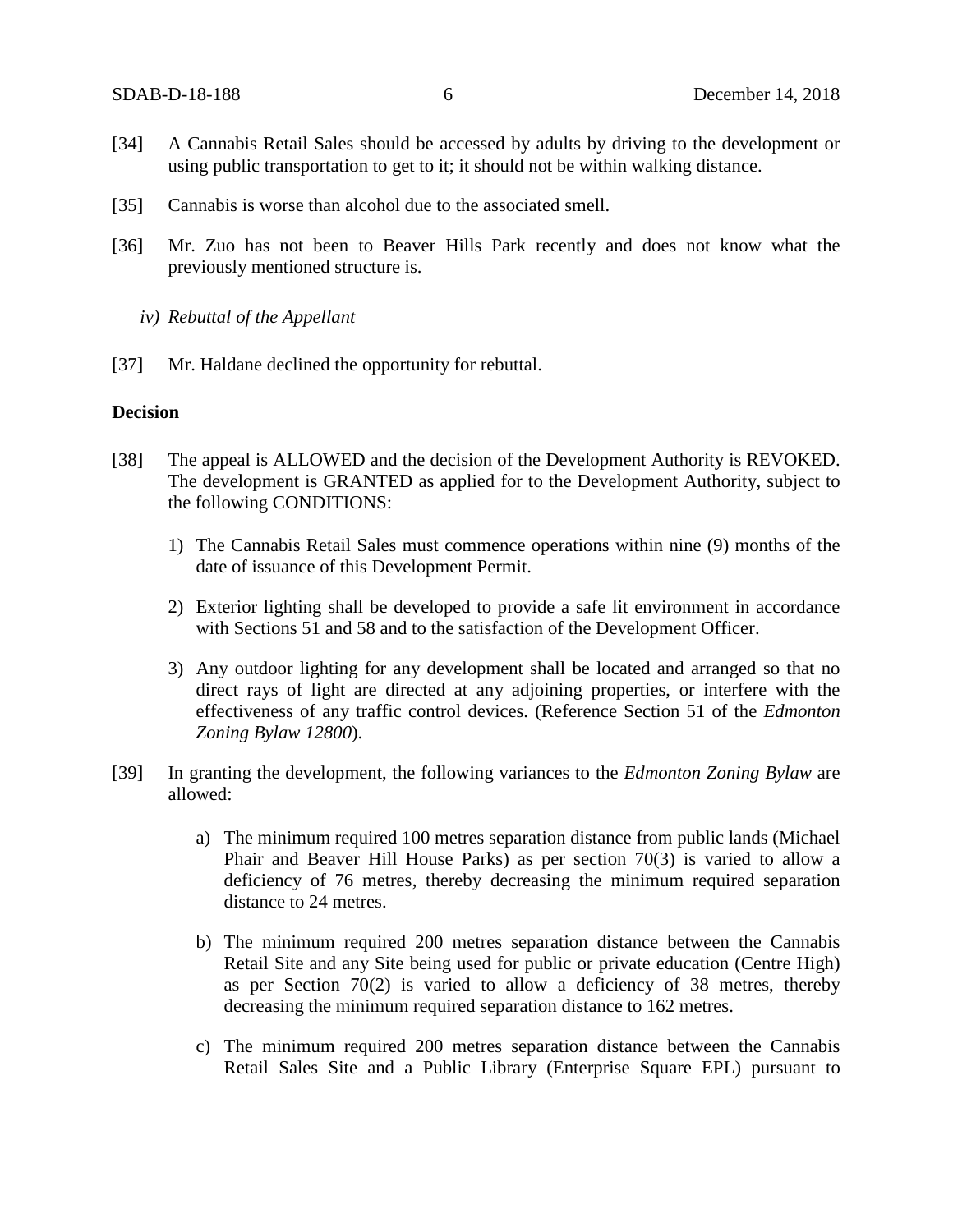Section 70(2) is reduced by 124 metres to permit a minimum allowed separation distance of 76 metres.

## **Reasons for Decision**

- [40] This is an appeal of an application for a Cannabis Retail Sales. The proposed site is located in the HA Heritage Area Zone and subject to the Special Area Downtown Overlay and the Capital City Downtown Plan. Pursuant to Section 910.7(2)(e) of the *Edmonton Zoning Bylaw*, Cannabis Retail Sales is a Permitted Use in this zone.
- [41] Cannabis Retail Sales is subject to the Special Land Use Provisions in section 70 of the *Edmonton Zoning Bylaw,* including the minimum separation distances from other specified Uses. The development regulations relevant to this appeal are found in sections 70(2) and 70(3):
	- 2. Any Site containing a Cannabis Retail Sales shall not be located less than 200 metres from any Site being used for a public library, or for public or private education at the time of the application for the Development Permit for the Cannabis Retail Sales. For the purposes of this subsection only:
		- a. the 200 metres separation distance shall be measured from the closest point of the subject Site boundary to the closest point of another Site boundary, and shall not be measured from Zone boundaries or from the edges of structures;
		- b. the term "public library" is limited to the collection of literary, artistic, musical and similar reference materials in the form of books, manuscripts, recordings and films for public use, and does not include private libraries, museums or art galleries; and
		- c. the term "public or private education" is limited to elementary through to high schools inclusive only, and does not include dance schools, driving schools or other Commercial Schools.
	- 3. Any Site containing a Cannabis Retail Sales shall not be located less than 100 metres from any Site being used for Community Recreation Services Use, a community recreation facility, a provincial health care facility, as public lands, or any Site that is designated as school reserve or municipal and school reserve at the time of the application for the Development Permit for the Cannabis Retail Sales. For the purposes of this subsection only:
		- a. the 100 metres separation distance shall be measured from the closest point of the subject Site boundary to the closest point of another Site boundary, and shall not be measured from Zone boundaries or from the edges of structures;
		- b. the term "community recreation facilities" means indoor municipal facilities used primarily by members of the public to participate in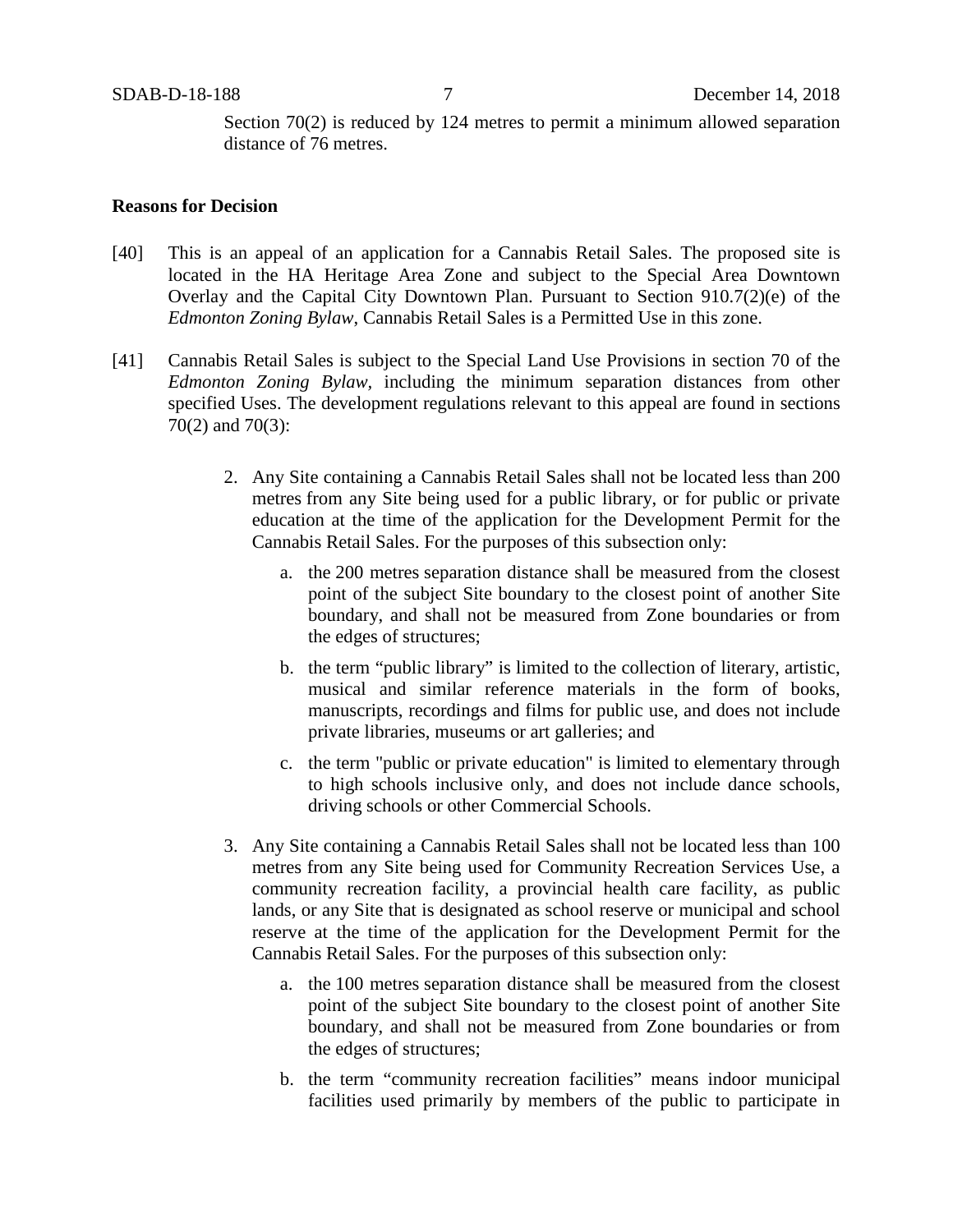recreational activities conducted at the facilities, as per the Municipal Government Act; and

- c. the term "public lands" is limited to Sites zoned AP, and Sites zoned A.
- [42] The proposed Cannabis Retail Sales requires three variances to these minimum separation distances for the following reasons:
	- a) The proposed Cannabis Retail Sales is 76 metres (rather than the 200 metres required per section 70(2)) from a library, the Enterprise Square EPL.
	- b) The proposed Cannabis Retail Sales is 162 metres (rather than the 200 metres required per section 70(2)) from a school, Centre High.
	- c) The proposed Cannabis Retail Sales is 24 metres (rather than the 100 metres required per section 70(3)) from Michael Phair Park. It is also 73 metres from Beaver Hills House Park which abuts Michael Phair Park.
- [43] The application was refused by the Development Officer who is prohibited by section 70(4) of the *Bylaw* from granting variances to either section 70(2) or (3).
- [44] The Board has the discretion to grant the three variances in accordance with section 687(3)(d) of the *Municipal Government Act*. In making its decisions about the variances, the Board is subject to two decisions of the Court of Appeal cited by the parties: *Newcastle Centre GP Ltd v. Edmonton (City),* 2014 ABCA 295 and *Thomas v Edmonton*, 2016 ABCA 57.
- [45] The Appellant argued *Newcastle* was most applicable stressing that the Court of Appeal held that the Board cannot simply assume that the relaxation of a development regulation will cause a negative effect without any evidence. In the Appellant's view, the Board should allow the variances as doing so would add an amenity otherwise unavailable in the high density HA Zone and would not create negative impacts.
- [46] The Development Officer acknowledged the evidence-based approach mandated in *Newcastle*, but argued that there may be planning reasons here so the Board should adopt a cautious "go slow" position. The Board should deny the variances given the current lack of evidence about the impact of Cannabis Retail Sales and the public feedback which emphasized an interest in separating cannabis from children and youths. Counsel for the City in its written legal submission cited the direction of the Court of Appeal in *Thomas* that the Board should exercise its discretion section 687(3)(d) in cases where the general rule would lead to an unreasonable result and that the Board should not allow variances which defeat its general obligation under section 687(3)(a.1) of the *Act* to comply with the *Bylaw*.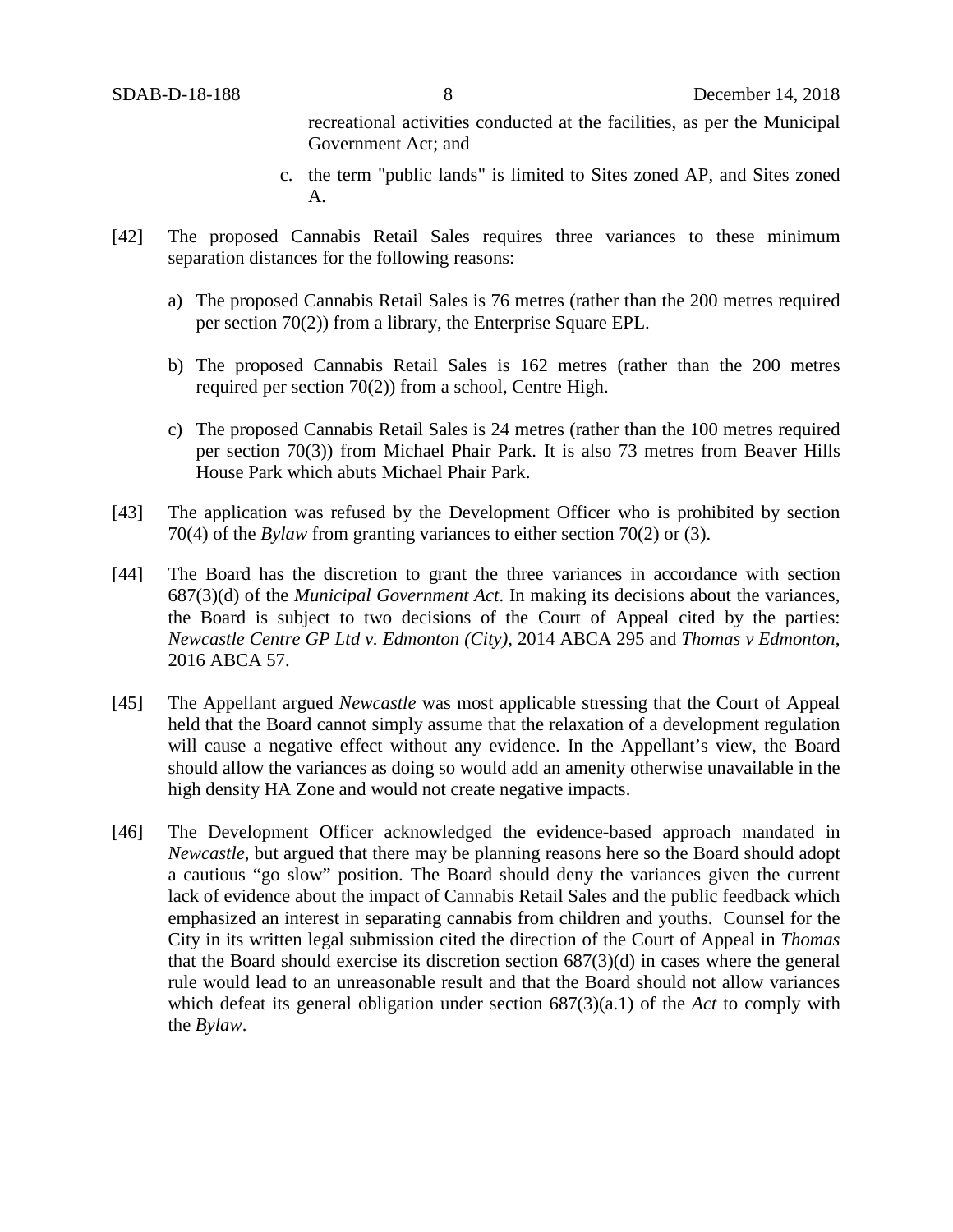- [47] Bearing the cases in mind, the Board considered the following factors to determine whether or not the requested variances should be granted.
- [48] The proposed development is located within a very dense area as demonstrated by the fact that 344 notices of this appeal were sent out to owners of residential and commercial properties located within 60 metres of the subject Site.
- [49] The Board received six written responses and one in person response from the notified affected parties - four in support and three in opposition to the development.
- [50] The Board considered the content of this mixed feedback:
	- a) Two on-line responses in opposition expressed concern over past experiences with people who hung around marijuana dispensaries in Vancouver and general concern that allowing three variances was offensive, ill-advised and precedent setting.
	- b) A couple who own a condo in Icon Tower II attended the hearing to oppose the development. They argued that the development will destroy the current family environment especially when the summer market is operating on weekends and will create negative impacts due to the smell. They had not recently been in the two nearby parks, but believe that a Cannabis Retail Sales would be better in other parts of the City so residents of this area could take a car or bus to purchase cannabis.
	- c) In contrast, a 9-year resident of Icon Tower 1 (directly across from the subject Site) supported the development citing three "unique factors": the library is temporary; Michael Phair Park is a small green space used primary by adults to walk their dogs and smoke; and, Centre High serves 19 and 20 year olds looking to upgrade their fourth and fifth year of high school.
	- d) A resident of Fox Towers wrote in support the development simply stating that he did not anticipate any adverse impacts for either the neighbourhood or its amenities.
	- e) The landlord of the proposed development provided a letter of support and his views were relayed by the Appellant at the hearing. As a long time commercial property owner, he believes that the proposed development would provide some stability and enhance his ability to maintain the heritage building while also adding to the available amenities in the area. He explained there are very few children or adolescents in the area including at the parks, Centre High or the temporary library. He believes that adding more people to the park, whether or not they smoke, will make the area safer and reduce current negative activities.
	- f) The owner of the commercial property adjacent to the north which has windows facing the two AP park areas supports the proposed Cannabis Retail Sales for similar reasons. In his view: the Michael Phair Park is used by locals for smoking and dog walking and increased use will add to safety and discourage negative elements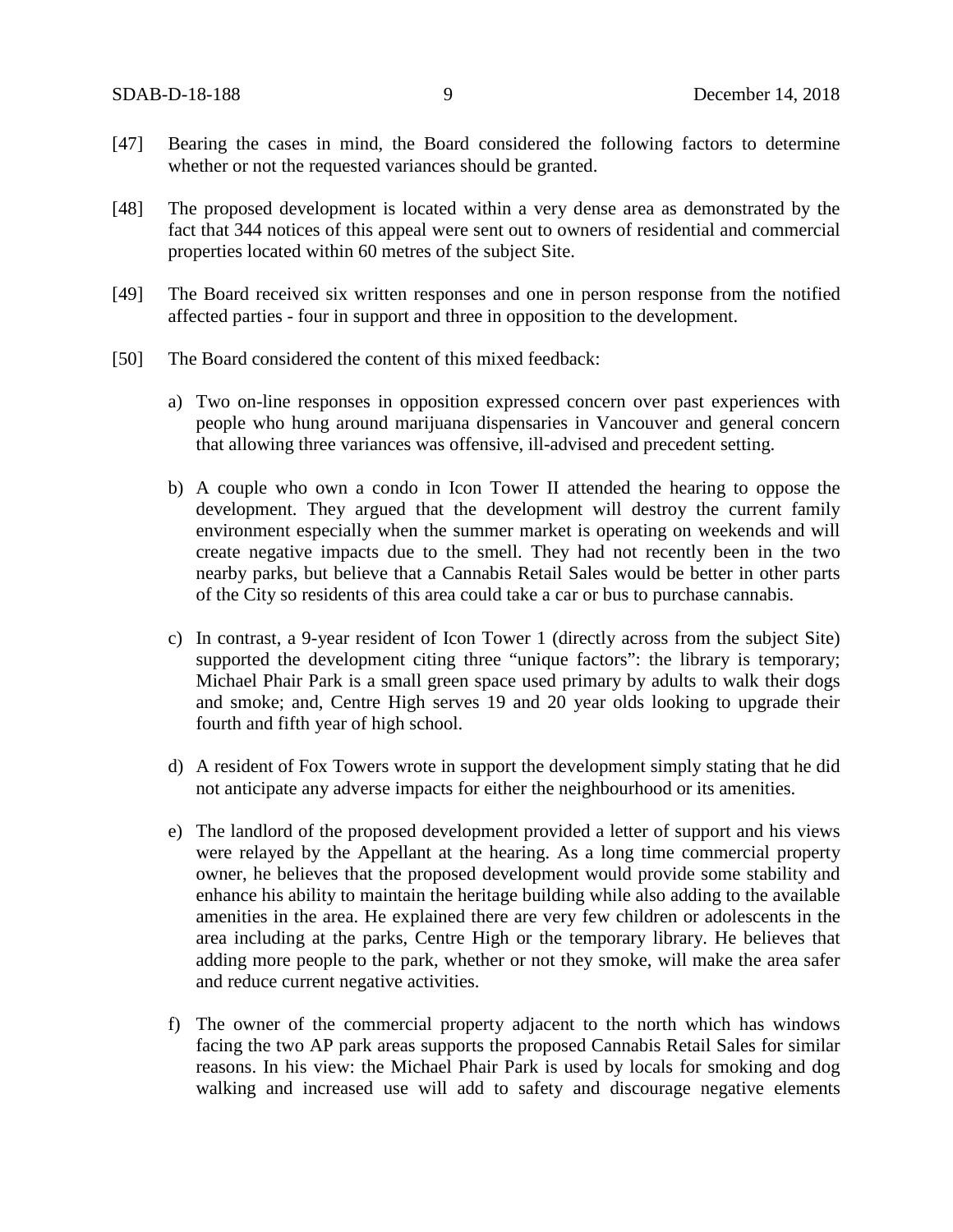currently in the park; Centre High is for adult education; and, the library is a temporary location.

- [51] After reviewing these mixed responses, the Board finds that that on balance the responses tended to show there was relatively little concern about specific material adverse impacts due to the three required variances from the most directly affected parties within the notification area.
- [52] The Board considered the General Purpose of the Heritage Area Zone:

. . . to establish a special heritage character Zone, in which the existing concentration of historical resources shall be preserved, rehabilitated and reused, and to ensure new developments are pedestrian friendly and compatible in scale, function, built form and design continuity with the historical, architectural and urban village character of the area.

- [53] According to the evidence, the proposed development is consistent with this purpose as it will provide the landlord a steady tenant enabling him to preserve the historic building and it will add to the existing variety of pedestrian oriented amenities in this high density area. The Board also heard evidence that in this relatively small zone there are other adult oriented uses involving the distribution and consumption of alcohol including alcohol sales, bars, nightclubs, breweries, distilleries, pubs, and wineries. Finally, the point was made that given the high density and variety of uses currently authorized, the application of city-wide separation distances can be onerous and potentially contrary to Council's intent for the HA Zone.
- [54] The Board also reviewed the submissions and evidence unique to each of the three variances.
- [55] The Board considered the proximity of the proposed development to nearby schools. Based on the submitted evidence, the Board finds that the Boyle Street Education Centre and Centre High are schools within the meaning of section 70(2). Given the location of those two schools, the Board finds that there is not a single site where Cannabis Retail Sales (a Permitted Use within the HA Zone) can be located without a variance to the required separation distance from a school. The Permitted Use would be sterilized without a variance. The Board accepts the Appellant's argument that it was the intention of Council that this Use be available in the Heritage Area Zone and that Council did not intend for the regulations to nullify anyone's ability to develop that Use.
- [56] The Board was mindful that section 70(2) was enacted to separate cannabis use from children and youth. Based on the evidence, the proposed location is as far as possible from Centre High and from the Boyle Street Education Centre. It is one of the few sites in the HA Zone which complies with the separation distance required from the Boyle Street Education Center which caters to younger teenagers. As Centre High serves fourth and fifth year high school students, the Board notes that the majority of the students will be adults. Given these facts, the Board agrees with the Appellant that the proposed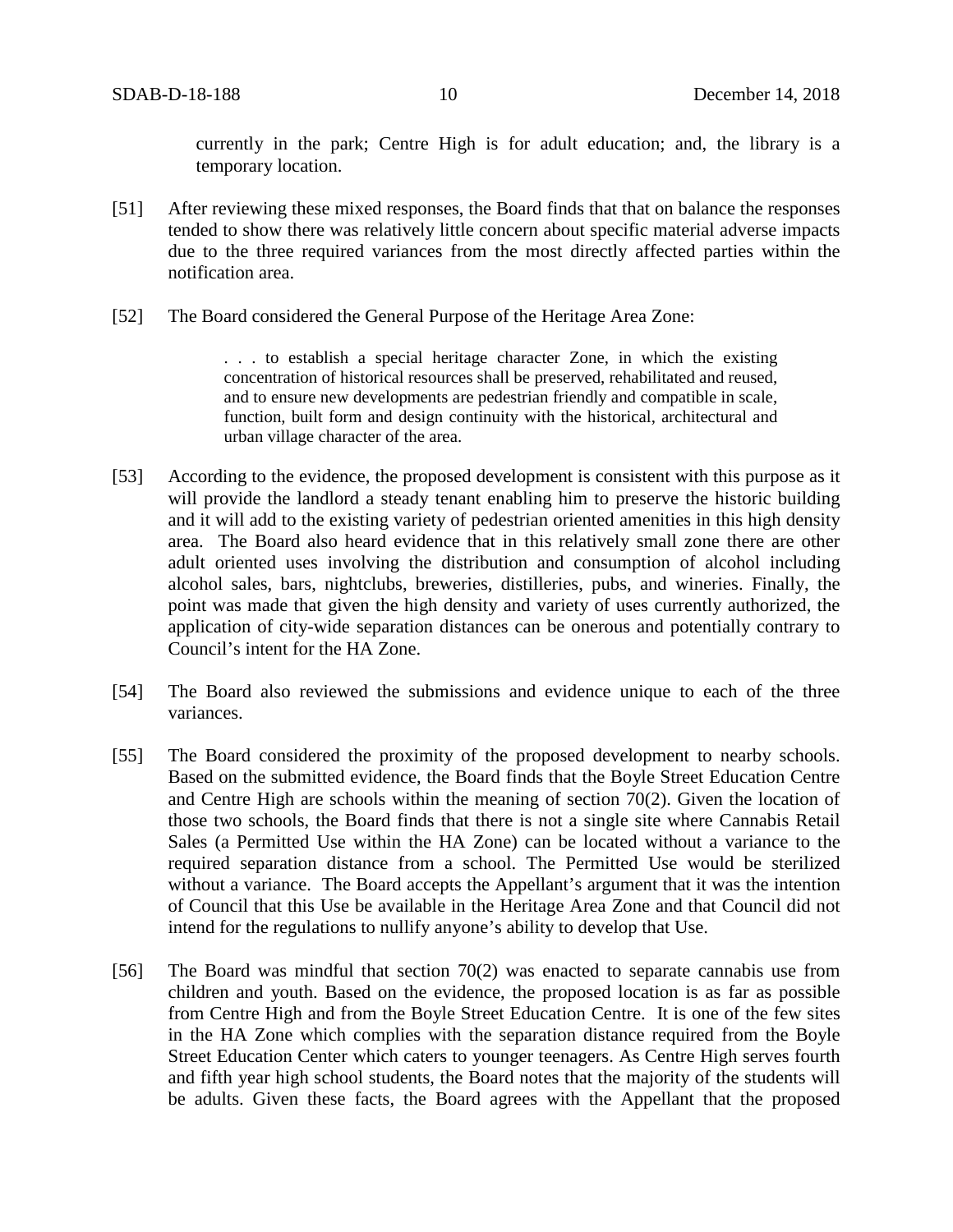location is the most suitable location vis-a-vis Centre High for this development within the HA Zone where Council has identified it as a Permitted Use.

- [57] Next, the Board considered the proximity of the proposed development to Enterprise Square, and Edmonton Public Library. The Board finds that the allowing a 124 metres variance of the Site to Site distance between the subject Site and this library is unlikely to have a material adverse impact as according to the presented evidence the actual door to door separation distance is well over 200 metres and the Board received evidence that the library will be moving from this temporary location in 2020 and returning to a new building at its former location three blocks further to the east just south of Churchill Square.
- [58] The Board also considered the evidence concerning the two public lands zoned AP located west of the subject Site across 104 Street.
	- a) Michael Phair Park, a small greenspace, is the closest at 24 metres from the subject Site.
	- b) Beaver Hills Park is larger and located adjacent to Michael Phair Park.
	- c) There is a metal public art installation in Beaver Hills Park. While the structure is large enough to climb on, it has no articulation or components which suggest it is meant to attract children as a play structure.
	- d) The two parks are used mainly by adults specifically people walking their dogs and taking smoke breaks.
	- e) Neither park contains a playground; a sports field; a skate park or bicycle park; an outdoor theatre; an outdoor pool or water spray park; a seasonal skating rink; or an off leash area.
	- f) Some negative activities currently occur in the parks in part because they are not heavily occupied. Increased use of the parks was seen as a method to dissuade these negative activities.
	- g) Children and youths are not seen frequently in the parks; however, some families live in the area. Families do come to the area for the seasonal weekly farmer's market and more children and youths may use the parks at those times.
- [59] Based on the evidence, the Board accepts the Appellant's submission that it will be lawful for adults to smoke cannabis in the parks just as they currently smoke tobacco and that neither park fits the definition of "Parkland " where cannabis smoking is prohibited per section 12.1(1)(f) of the City of Edmonton *Public Places Bylaw*, (Bylaw 14614). The Board also accepts the evidence before it that currently these parks are not often frequented by youths or children, but are mainly used by adults. Given the submitted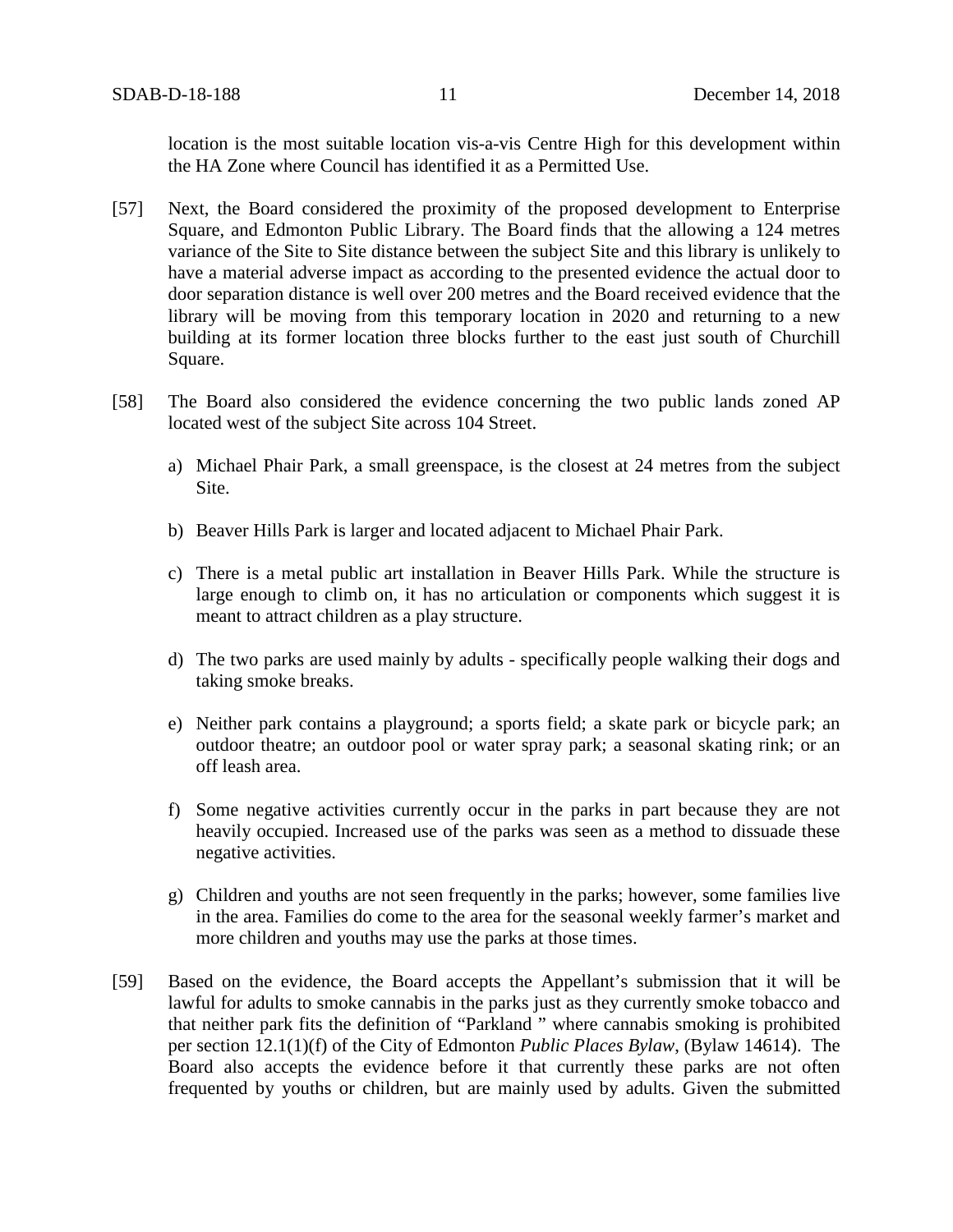evidence, the Board also finds that allowing the Cannabis Retail Sales within 24 metres of the parks is not likely to create material negative impacts for this neighbourhood.

- [60] Overall, the Board finds that the proposed development will not unduly interfere with the amenities of the neighbourhood**,** nor materially interfere with or affect the use, enjoyment or value of neighbouring parcels of land.
- [61] The Board is also mindful of section 687(3)(a.4) of *Act* which states that in making this decision, it must comply with applicable requirements of the regulations under the *Gaming, Liquor, and Cannabis Act,* respecting the location of premises described in a cannabis license and distances between those premises and other premises. Based on the submissions before it, the Board finds that requirements of those regulations have been satisfied based on the Appellant's submission.
- [62] For the reasons above the Board the appeal is allowed and the proposed development is approved.

Ms. K. Cherniawsky, Presiding Officer Subdivision and Development Appeal Board

Board members in attendance: Ms. G. Harris, Mr. R. Hachigian, Mr. R. Hobson, Mr. J. Jones

cc: City of Edmonton, Development & Zoning Services, Attn: Mr. I. Welch/Mr. H. Luke City of Edmonton, Law Branch, Attn: Mr. M. Gunther